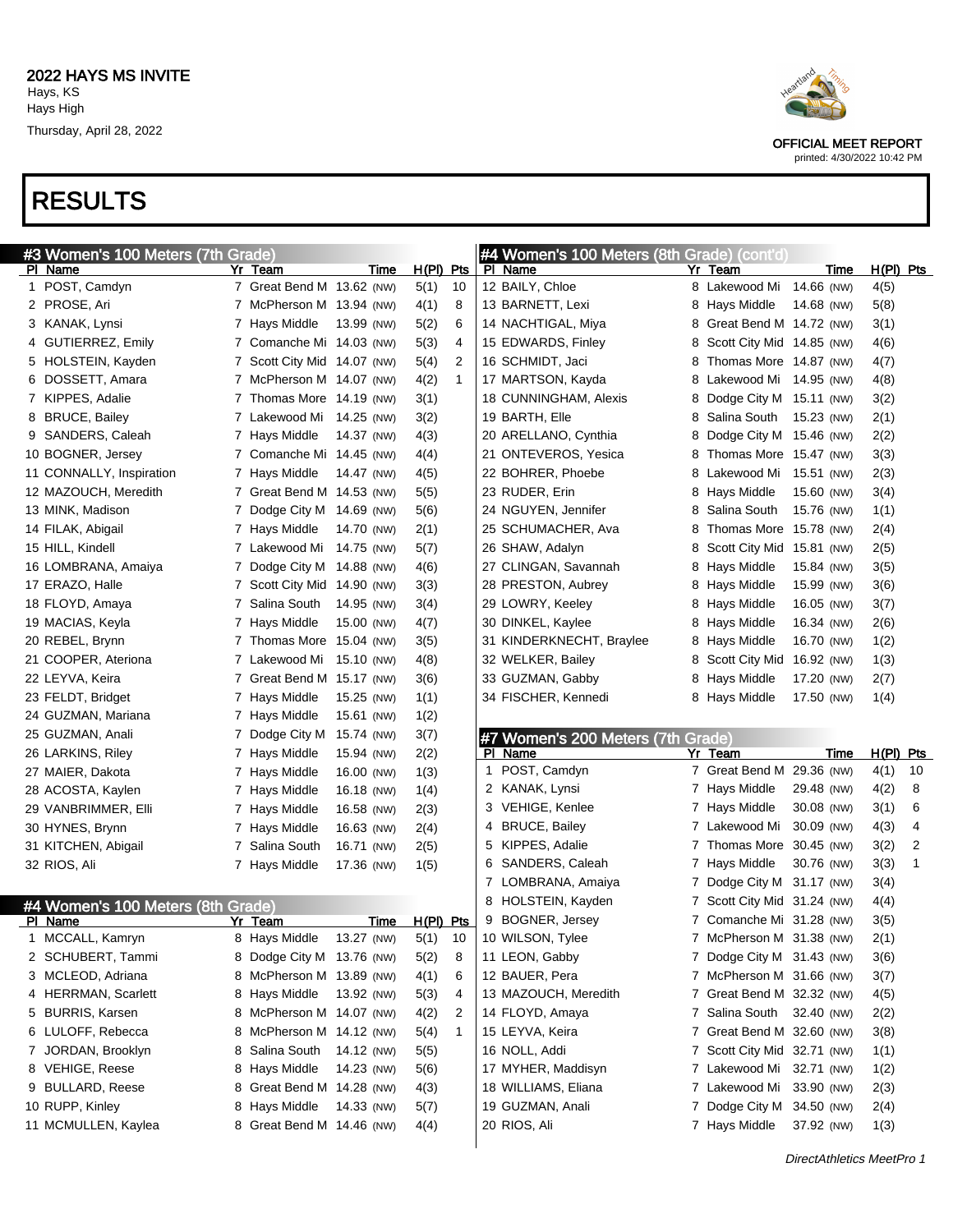

printed: 4/30/2022 10:42 PM

|   | #7 Women's 200 Meters (7th Grade) (cont'd) |                             |            |             |                |              | #12 Women's 400 Meters (7th Grade) (cont'd |   |                            |                    |             |     |
|---|--------------------------------------------|-----------------------------|------------|-------------|----------------|--------------|--------------------------------------------|---|----------------------------|--------------------|-------------|-----|
|   | PI Name                                    | Yr Team                     | Time       | $H(PI)$ Pts |                |              | PI Name                                    |   | Yr Team                    | <b>Time</b>        | $H(PI)$ Pts |     |
|   | 21 DIGGS, Braelyn                          | 7 Salina South              | 38.02 (NW) | 2(5)        |                |              | 12 PAVLOVICH, Carmin                       |   | 7 McPherson M              | 1:14.84            | 2(4)        |     |
|   |                                            |                             |            |             |                |              | 13 MONTES, Jimena                          |   | 7 Great Bend M             | 1:15.43            | 2(5)        |     |
|   | #8 Women's 200 Meters (8th Grade)          |                             |            |             |                |              | 14 WINDHOLZ, Bria                          |   | 7 Thomas More              | 1:16.20            | 2(6)        |     |
|   | PI Name                                    | Yr Team                     | Time       | $H(PI)$ Pts |                |              | 15 ARANDA, Isabel                          |   | 7 Salina South             | 1:16.72            | 1(3)        |     |
|   | 1 MCCALL, Kamryn                           | 8 Hays Middle               | 28.29 (NW) | 4(1)        | 10             |              | 16 HOLMES, Kaylee                          |   | 7 Lakewood Mi              | 1:17.53            | 2(7)        |     |
|   | 2 SCHUBERT, Tammi                          | 8 Dodge City M 29.43 (NW)   |            | 4(2)        | 8              |              | 17 SMITH, Adelle                           |   | 7 Great Bend M             | 1:18.63            | 2(8)        |     |
|   | 3 JORDAN, Brooklyn                         | 8 Salina South              | 29.47 (NW) | 4(3)        | 6              |              | 18 VALENCIA, Mariana                       |   | 7 Thomas More              | 1:23.89            | 1(4)        |     |
|   | 4 BULLARD, Reese                           | 8 Great Bend M 29.54 (NW)   |            | 4(4)        | 4              |              |                                            |   |                            |                    |             |     |
|   | 5 SCHUMACHER, Nicole                       | 8 Thomas More 30.08 (NW)    |            | 4(5)        | 2              |              | #11 Women's 400 Meters (8th Grade)         |   |                            |                    |             |     |
|   | 6 BURRIS, Karsen                           | 8 McPherson M 30.18 (NW)    |            | 4(6)        | $\mathbf{1}$   |              | PI Name                                    |   | Yr Team                    | Time               | $H(PI)$ Pts |     |
|   | 7 HALLAM, Moriah                           | 8 Hays Middle               | 30.93 (NW) | 4(7)        |                | $\mathbf{1}$ | MAUPIN, Aralen                             |   | 8 Hays Middle              | 1:03.13            | 3(1)        | 10  |
|   | 8 BARROW, Adelyn                           | 8 McPherson M 31.05 (NW)    |            | 4(8)        |                |              | 2 WREN, Kinleigh                           |   | <b>Scott City Mid</b><br>8 | 1:05.21            | 2(1)        | 8   |
|   | 9 SHIPMAN, Kamri                           | 8 McPherson M 31.53 (NW)    |            | 3(1)        |                |              | 3 BULLARD, Reese                           |   | Great Bend M<br>8          | 1:05.82            | 3(2)        | 6   |
|   | 10 DAILY, Sophie                           | 8 Salina South              | 32.33 (NW) | 2(1)        |                |              | 4 BUSHBOM, Andi                            |   | McPherson M<br>8           | 1:05.93            | 3(3)        | 4   |
|   | 11 NACHTIGAL, Miya                         | 8 Great Bend M 32.47 (NW)   |            | 3(2)        |                | 5            | JORDAN, Brooklyn                           |   | Salina South<br>8          | 1:06.00            | 3(4)        | 2   |
|   | 12 POWELSON, Emma                          | 8 Scott City Mid 32.75 (NW) |            | 3(3)        |                |              | 6 WATERS, Layla                            |   | Lakewood Mi<br>8           | 1:07.46            | 2(2)        | 1   |
|   | 13 BEIKER, Taryn                           | 8 Thomas More 32.76 (NW)    |            | 2(2)        |                |              | 7 SCHUMACHER, Nicole                       |   | <b>Thomas More</b><br>8    | 1:08.99            | 3(5)        |     |
|   | 14 BANNISTER, Kaliyah                      | 8 Hays Middle               | 32.77 (NW) | 3(4)        |                |              | 8 KHAMDALANIKONE, Eden                     |   | Salina South<br>8          | 1:12.33            | 3(6)        |     |
|   | 15 TAYLOR, Addisyn                         | 8 Comanche Mi 33.17 (NW)    |            | 3(5)        |                |              | 9 CUNNINGHAM, Cara                         |   | Hays Middle<br>8           | 1:12.44            | 2(3)        |     |
|   | 16 DAY, Sarah                              | 8 Lakewood Mi 33.17 (NW)    |            | 2(3)        |                |              | 10 CAPPUCCIO, Anna                         |   | Thomas More<br>8           | 1:13.38            | 2(4)        |     |
|   | 17 CUNNINGHAM, Alexis                      | 8 Dodge City M 33.29 (NW)   |            | 3(6)        |                |              | 11 MACIAS, Yaremy                          | 8 | Dodge City M               | 1:14.40            | 3(7)        |     |
|   | 18 DISNEY, Madelyn                         | 8 Salina South              | 34.44 (NW) | 3(7)        |                |              | 12 CULWELL, Kale                           |   | Dodge City M<br>8          | 1:14.99            | 3(8)        |     |
|   | 19 ARELLANO, Cynthia                       | 8 Dodge City M              | 35.06 (NW) | 2(4)        |                |              | 13 BOHRER, Phoebe                          |   | Lakewood Mi<br>8           | 1:16.09            | 2(5)        |     |
|   | 20 HARR, Madeline                          | 8 Lakewood Mi               | 35.31 (NW) | 2(5)        |                |              | 14 PECKHAM, Danielle                       |   | Lakewood Mi<br>8           | 1:16.48            | 1(1)        |     |
|   | 21 DINKEL, Kaylee                          | 8 Hays Middle               | 35.95 (NW) | 2(6)        |                |              | 15 POWELSON, Emma                          |   | Scott City Mid<br>8        | 1:17.21            | 2(6)        |     |
|   | 22 GRABAST, Alyvia                         | 8 Great Bend M 36.13 (NW)   |            | 3(8)        |                |              | 16 EVANS, Jasmyn                           |   | McPherson M<br>8           | 1:18.98            | 2(7)        |     |
|   | 23 GONZALEZ, Ale                           | 8 Scott City Mid 36.30 (NW) |            | 2(7)        |                |              | 17 BETTS, Callie                           |   | Hays Middle<br>8           | 1:19.43            | 2(8)        |     |
|   | 24 REOUNG, Sodia                           | 8 Lakewood Mi               | 36.42 (NW) | 1(1)        |                |              | 18 SIMMONS, Jamie                          |   | Comanche Mi<br>8           | 1:20.11            | 1(2)        |     |
|   | 25 FELKER, Kaylee                          | 8 Scott City Mid 36.98 (NW) |            | 2(8)        |                |              | 19 SHAW, Adalyn                            |   | Scott City Mid<br>8        | 1:20.26            | 1(3)        |     |
|   | 26 BRULL, Jenna                            | 8 Thomas More 38.79 (NW)    |            | 1(2)        |                |              | 20 GATICA, Alexis                          |   | McPherson M<br>8           | 1:21.07            | 1(4)        |     |
|   | 27 GUZMAN, Gabby                           | 8 Hays Middle               | 41.03 (NW) | 1(3)        |                |              | 21 SCOBY, Kate                             |   | Hays Middle<br>8           | 1:22.05            | 1(5)        |     |
|   | 28 TIPPY, Lucy                             | 8 Hays Middle               | 44.35 (NW) | 1(4)        |                |              | 22 NGUYEN, Jennifer                        | 8 | Salina South               | 1:22.69            | 1(6)        |     |
|   |                                            |                             |            |             |                |              | 23 QUACKENBUSH, Elizabeth                  |   | 8 Thomas More              | 1:23.18            | 1(7)        |     |
|   | #12 Women's 400 Meters (7th Grade)         |                             |            |             |                |              |                                            |   |                            |                    |             |     |
|   | PI Name                                    | Yr Team                     | Time       | $H(PI)$ Pts |                |              | #16 Women's 800 Meters (7th Grade)         |   |                            |                    |             |     |
|   | 1 LIGHTNER, Lily                           | 7 Scott City Mid            | 1:03.88    | 3(1)        | 10             |              | PI Name                                    |   | Yr Team                    | Time               |             | Pts |
|   | 2 MINK, Madison                            | 7 Dodge City M              | 1:09.72    | 3(2)        | 8              |              | 1 LEWALLEN, Makayla                        |   | 7 Hays Middle              | 2:38.92            |             | 10  |
|   | 3 WEATHERS, Katie                          | 7 Scott City Mid            | 1:10.30    | 3(3)        | 6              |              | 2 SHULTZ, Kaylie                           |   | 7 Lakewood Mi              | 2:40.23            |             | 8   |
|   | 4 WHITFIELD, Riley                         | 7 McPherson M               | 1:11.79    | 3(4)        | 4              |              | 3 WAGNOR, Katy                             |   | 7 Lakewood Mi              | 2:45.27            |             | 6   |
|   | 5 SCHROEDER, Ashlyn                        | 7 McPherson M               | 1:12.27    | 3(5)        | $\overline{2}$ |              | 4 HARMAN, Ivy                              |   | 7 Comanche Mi              | 2:53.60            |             | 4   |
|   | 6 LEYVA, Keira                             | 7 Great Bend M              | 1:12.46    | 3(6)        | $\mathbf{1}$   |              | 5 RODRIGUEZ, Dragon                        |   | 7 McPherson M              | 2:54.04            |             | 2   |
|   | 7 STEVENS, Emmalina                        | 7 Salina South              | 1:12.48    | 2(1)        |                |              | 6 MCDANIEL, Haylie                         |   | 7 Scott City Mid           | 2:57.24            |             | 1   |
|   | 8 MACIAS, Keyla                            | 7 Hays Middle               | 1:12.81    | 1(1)        |                |              | 7 GAMBLIN, Rory                            |   | 7 Comanche Mi              | 2:58.99            |             |     |
| 9 | COOPER, Ateriona                           | 7 Lakewood Mi               | 1:13.50    |             |                |              | 8 PAUL, McKenna                            |   | 7 McPherson M              | 3:00.98            |             |     |
|   | 10 MYHER, Maddisyn                         | 7 Lakewood Mi               | 1:13.83    | 2(2)        |                |              | 9 RUPP, Breenah                            |   | 7 Hays Middle              |                    |             |     |
|   | 11 LOPEZ, Brilynn                          | 7 Scott City Mid            |            | 1(2)        |                |              | 10 NOLL, Addi                              |   | 7 Scott City Mid           | 3:01.38<br>3:02.00 |             |     |
|   |                                            |                             | 1:14.83    | 2(3)        |                |              |                                            |   |                            |                    |             |     |
|   |                                            |                             |            |             |                |              |                                            |   |                            |                    |             |     |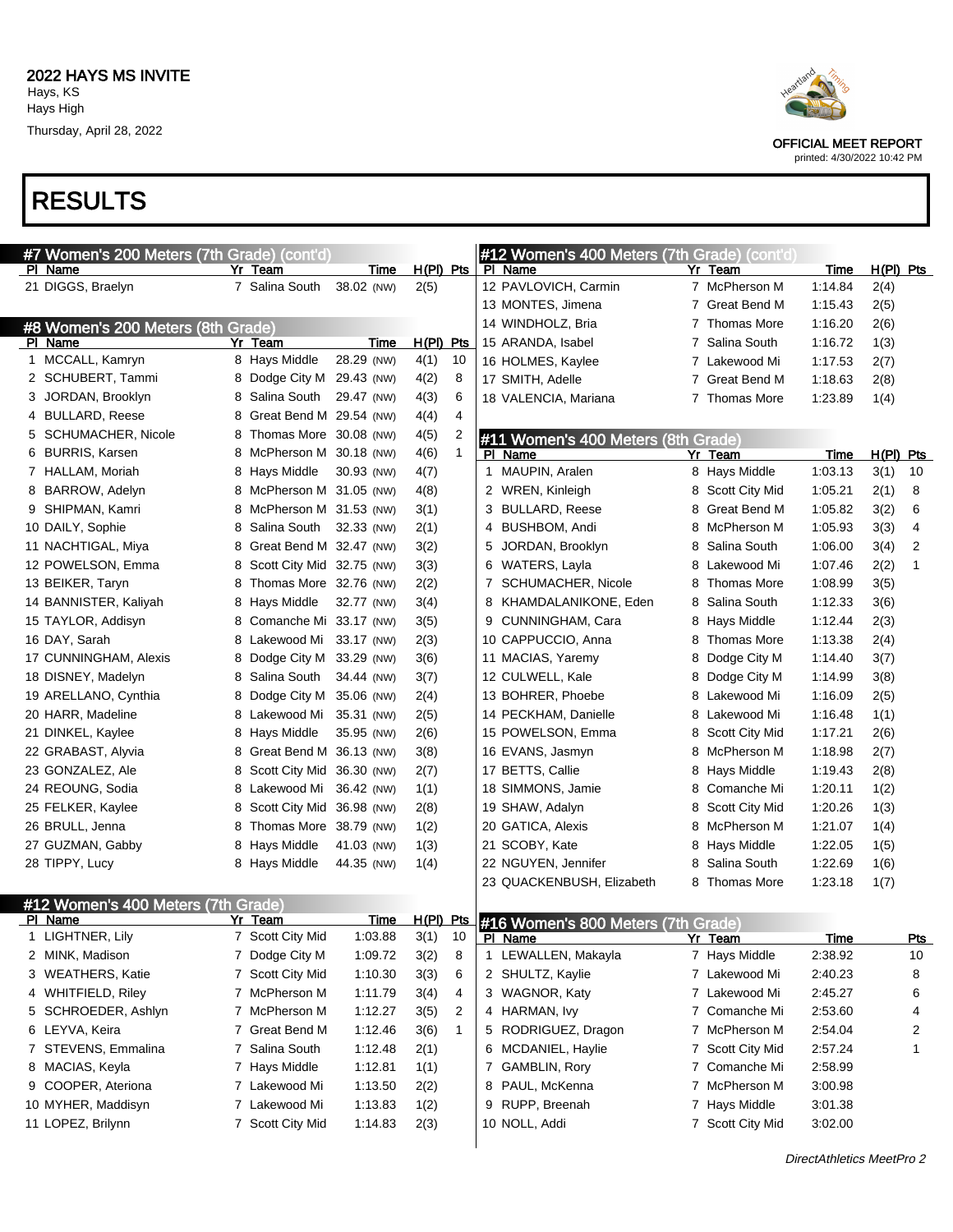



printed: 4/30/2022 10:42 PM

DirectAthletics MeetPro 3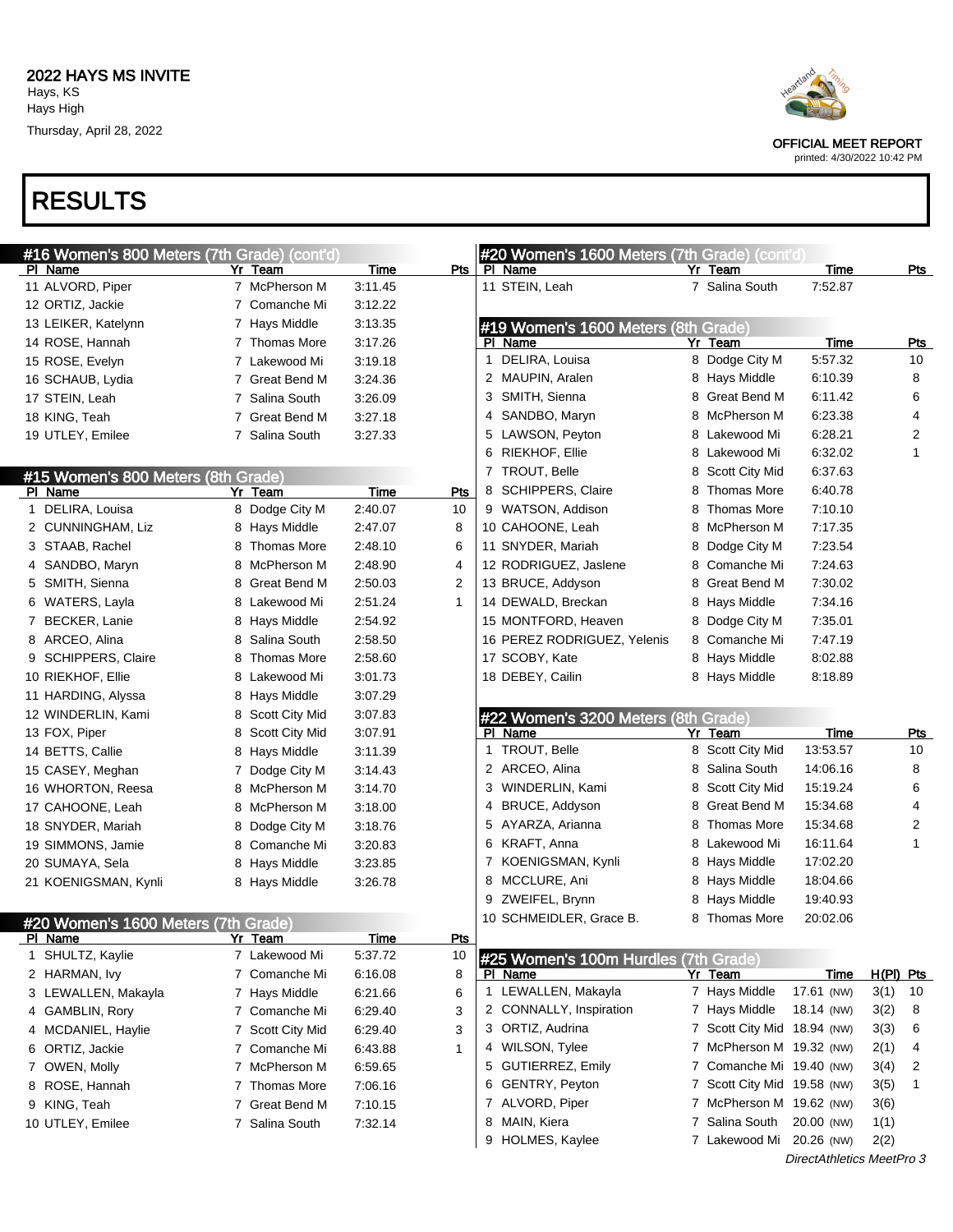# RESULTS

| #25 Women's 100m Hurdles (7th Grade) (cont'd) |   |                             |             |                |    |     | #30 Women's 200m Hurdles (7th Grade) (cont'd) |   |                           |                           |       |                |             |
|-----------------------------------------------|---|-----------------------------|-------------|----------------|----|-----|-----------------------------------------------|---|---------------------------|---------------------------|-------|----------------|-------------|
| PI Name                                       |   | Yr Team                     | Time        | H(PI) Pts      |    |     | PI Name                                       |   | Yr Team                   |                           | Time  |                | $H(PI)$ Pts |
| 10 WERTH, Allie                               |   | 7 Hays Middle               | 20.32 (NW)  | 1(2)           |    |     | 11 WILLIAMS, Eliana                           |   | 7 Lakewood Mi             | 38.21 (NW)                |       | 2(2)           |             |
| 11 OSTMEYER, Grace                            |   | 7 Lakewood Mi               | 20.78 (NW)  | 2(3)           |    |     | 12 SHOWMAN, Kinsleigh                         |   | 7 Salina South            | 38.49 (NW)                |       | 2(3)           |             |
| 12 SHOWMAN, Kinsleigh                         |   | 7 Salina South              | 20.85 (NW)  | 2(4)           |    |     | 13 GIBSON, Jaelie                             |   | 7 Lakewood Mi             | 38.80 (NW)                |       | 2(4)           |             |
| 13 THOMPSON, Kaitlyn                          |   | 7 Comanche Mi 21.07 (NW)    |             | 2(5)           |    |     | 14 ACOSTA, Kaylen                             |   | 7 Hays Middle             | 39.00 (NW)                |       | 2(5)           |             |
| 14 JORDAN, Cameron                            |   | 7 Salina South              | 21.26 (NW)  | 2(6)           |    |     | 15 JORDAN, Cameron                            |   | 7 Salina South            | 40.39 (NW)                |       | 2(6)           |             |
| 15 ACOSTA, Kaylen                             |   | 7 Hays Middle               | 21.68 (NW)  | 1(3)           |    |     | 16 KOERNER, Brooklyn                          |   | Thomas More 40.58 (NW)    |                           |       | 3(7)           |             |
| 16 CORTES, Andrea                             |   | 7 Comanche Mi 21.72 (NW)    |             | 1(4)           |    |     | 17 WINEBRENNER, Carissa                       |   | 7 Lakewood Mi 41.80 (NW)  |                           |       | 1(4)           |             |
| 17 SCHAUB, Lydia                              |   | 7 Great Bend M 21.86 (NW)   |             | 1(5)           |    |     |                                               |   |                           |                           |       |                |             |
| 18 WINEBRENNER, Carissa                       |   | 7 Lakewood Mi 24.98 (NW)    |             | 1(6)           |    |     | #29 Women's 200m Hurdles (8th Grade)          |   |                           |                           |       |                |             |
| KOERNER, Brooklyn                             |   | 7 Thomas More               | DNF (NW)    | $\overline{2}$ |    |     | PI Name                                       |   | Yr Team                   |                           | Time  |                | $H(PI)$ Pts |
| DOSSETT, Amara                                |   | 7 McPherson M               | DNF (NW)    | 3              |    | 1   | PAULSEN, Elley                                |   | 8 McPherson M 33.04 (NW)  |                           |       | 3(1)           | 10          |
|                                               |   |                             |             |                |    | 2   | SCHUBERT, Tammi                               | 8 | Dodge City M 34.00 (NW)   |                           |       | 3(2)           | 8           |
| #26 Women's 100m Hurdles (8th Grade)          |   |                             |             |                |    | 3   | CUNNINGHAM, Cara                              | 8 | Hays Middle               | 34.16 (NW)                |       | 3(3)           | 6           |
| PI Name                                       |   | Yr Team                     | Time        | H(PI) Pts      |    |     | 4 MCMULLEN, Kaylea                            | 8 | Great Bend M 35.30 (NW)   |                           |       | 3(4)           | 4           |
| 1 SCHUBERT, Tammi                             |   | 8 Dodge City M              | 18.20 (NW)  | 3(1)           | 10 |     | 5 CUNNINGHAM, Liz                             | 8 | Hays Middle               | 35.40 (NW)                |       | 2(1)           | 2           |
| 2 CUNNINGHAM, Cara                            | 8 | Hays Middle                 | 19.01 (NW)  | 3(2)           | 8  |     | 6 BONHAM, Peyton                              | 8 | McPherson M 36.12 (NW)    |                           |       | 2(2)           | 1           |
| 3 LAGGARDS COTA, Melanie                      | 8 | Comanche Mi 19.67 (NW)      |             | 3(3)           | 6  |     | 7 MEYER, Kamryn                               | 8 | Scott City Mid 36.27 (NW) |                           |       | 3(5)           |             |
| 4 SHIPMAN, Kamri                              | 8 | McPherson M 19.68 (NW)      |             | 3(4)           | 4  | 8   | DEHERRERA, Amari                              | 8 | Salina South              | 36.69 (NW)                |       | 1(1)           |             |
| 5 JOHNSON, Aliya                              | 8 | Great Bend M 19.82 (NW)     |             | 2(1)           | 2  |     | 9 KHAMDALANIKONE, Eden                        | 8 | Salina South              | 37.01 (NW)                |       | 2(3)           |             |
| 6 CROW, Lauren                                | 8 | Salina South                | 19.83 (NW)  | 3(5)           | 1  |     | 10 CROW, Lauren                               | 8 | Salina South              | 37.22 (NW)                |       | 3(6)           |             |
| 7 PAULSEN, Elley                              | 8 | McPherson M 19.89 (NW)      |             | 3(6)           |    |     | 11 FOX, Piper                                 | 8 | Scott City Mid 37.47 (NW) |                           |       | 2(4)           |             |
| 8 LEGLEITER, Addie                            | 8 | Hays Middle                 | 20.05 (NW)  | 2(2)           |    |     | 12 WATSON, Addison                            | 8 | Thomas More 38.13 (NW)    |                           |       | 2(5)           |             |
| 9 WATSON, Addison                             | 8 | Thomas More 20.11 (NW)      |             | 2(3)           |    |     | 13 CASEY, Meghan                              | 7 | Dodge City M 38.40 (NW)   |                           |       | 2(6)           |             |
| 10 BARROW, Adelyn                             | 8 | McPherson M 20.15 (NW)      |             | 2(4)           |    |     | 14 JOHNSON, Aliya                             | 8 | Great Bend M 38.45 (NW)   |                           |       | 2(7)           |             |
| 11 CASEY, Meghan                              | 7 | Dodge City M 20.42 (NW)     |             | 3(7)           |    |     | 15 HARR, Madeline                             | 8 | Lakewood Mi               | 38.79 (NW)                |       | 1(2)           |             |
| 12 HARR, Madeline                             | 8 | Lakewood Mi                 | 20.60 (NW)  | 2(5)           |    |     | 16 RAYO, Vanessa                              | 8 | Dodge City M 39.74 (NW)   |                           |       | 1(3)           |             |
| 13 KHAMDALANIKONE, Eden                       | 8 | Salina South                | 20.68 (NW)  | 2(6)           |    |     | 17 LEGLEITER, Addie                           | 8 | Hays Middle               | 40.05 (NW)                |       | 1(4)           |             |
| 14 RAYO, Vanessa                              | 8 | Dodge City M                | 20.73 (NW)  | 1(1)           |    |     | 18 PECKHAM, Danielle                          | 8 | Lakewood Mi               | 41.01 (NW)                |       | 1(5)           |             |
| 15 DEHERRERA, Amari                           | 8 | Salina South                | 20.75 (NW)  | 1(2)           |    |     | 19 REOUNG, Sodia                              | 8 | Lakewood Mi 41.18 (NW)    |                           |       | 1(6)           |             |
| 16 BEFORT, Brooke                             | 8 | Thomas More 21.55 (NW)      |             | 2(7)           |    |     | 20 BEFORT, Brooke                             |   | 8 Thomas More 43.01 (NW)  |                           |       | 1(7)           |             |
| 17 KRIEN, Tristyn                             | 8 | Lakewood Mi                 | 21.77 (NW)  | 1(3)           |    |     |                                               |   |                           |                           |       |                |             |
| 18 DINKEL, Kaylee                             | 8 | Hays Middle                 | 21.89 (NW)  | 1(4)           |    |     | #33 Women's 4 x 100m Relay (7th Grade)        |   |                           |                           |       |                |             |
| 19 REOUNG, Sodia                              |   | 8 Lakewood Mi               | 22.01 (NW)  | 1(5)           |    |     | PI Team                                       |   |                           |                           | Time  | $H(PI)$ Pts    |             |
|                                               |   |                             |             |                |    |     | 1 Hays Middle School (A)                      |   |                           |                           | 55.07 | 2(1)           | 10          |
| #30 Women's 200m Hurdles (7th Grade)          |   |                             |             |                |    |     | 2 Thomas More Prep-Marian Middle S (A)        |   |                           |                           | 55.85 | 2(2)           | 8           |
| PI Name                                       |   | <u>Yr Team </u>             | <u>Time</u> | H(PI) Pts      |    |     | 3 Scott City Middle School (A)                |   |                           |                           | 57.07 | 1(1)           | 6           |
| 1 ORTIZ, Audrina                              |   | 7 Scott City Mid 32.72 (NW) |             | 1(1)           | 10 |     | 4 Lakewood Middle School (A)                  |   |                           |                           | 57.59 | 2(3)           | 4           |
| 2 LEWALLEN, Makayla                           |   | 7 Hays Middle               | 33.26 (NW)  | 3(1)           | 8  |     | 5 Great Bend Middle School (A)                |   |                           |                           | 57.82 | 1(2)           | 2           |
| 3 CONNALLY, Inspiration                       |   | 7 Hays Middle               | 33.36 (NW)  | 3(2)           | 6  |     | 6 Comanche Middle School (A)                  |   |                           |                           | 58.45 | 2(4)           |             |
| 4 THOMPSON, Jaela                             |   | 7 McPherson M 34.10 (NW)    |             | 3(3)           | 4  |     | 7 Dodge City Middle School (A)                |   |                           |                           | 58.57 | 1(3)           |             |
| 5 WEATHERS, Katie                             |   | 7 Scott City Mid 34.22 (NW) |             | 3(4)           | 2  |     | 8 Salina South Middle School (A)              |   |                           | 1:00.89                   |       | 1(4)           |             |
| 6 GENTRY, Peyton                              |   | 7 Scott City Mid 34.74 (NW) |             | 3(5)           | 1  |     | McPherson Middle School (A)                   |   |                           |                           | DQ    | $\overline{2}$ |             |
| 7 LEIKER, Katelynn                            |   | 7 Hays Middle               | 36.73 (NW)  | 1(2)           |    |     |                                               |   |                           |                           |       |                |             |
| 8 WHITFIELD, Riley                            |   | 7 McPherson M 37.02 (NW)    |             | 3(6)           |    |     | #34 Women's 4 x 100m Relay (8th Grade)        |   |                           |                           |       |                |             |
| 9 WERTH, Allie                                |   | 7 Hays Middle               | 37.90 (NW)  | 1(3)           |    | PI. | Team                                          |   |                           |                           | Time  | $H(PI)$ Pts    |             |
| 10 MAIN, Kiera                                |   | 7 Salina South              | 38.12 (NW)  | 2(1)           |    |     | 1 McPherson Middle School (A)                 |   |                           |                           | 53.07 | 2(1)           | -10         |
|                                               |   |                             |             |                |    |     | 2 Hays Middle School (A)                      |   |                           |                           | 53.12 | 2(2)           | 8           |
|                                               |   |                             |             |                |    |     |                                               |   |                           | DirectAthletics MeetPro 4 |       |                |             |



OFFICIAL MEET REPORT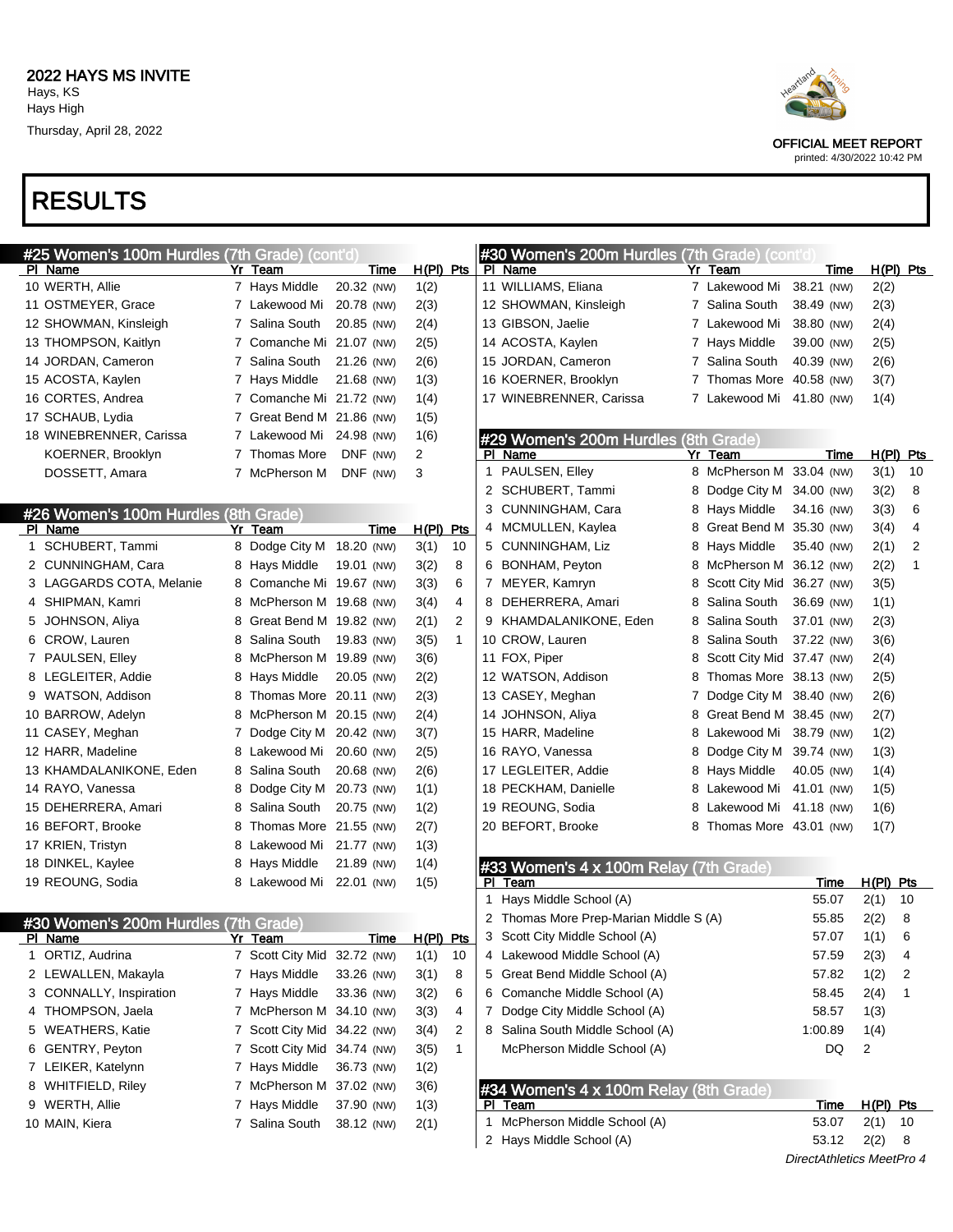

|   | #34 Women's 4 x 100m Relay (8th Grade) (cont'd)                            |                    |           |              |              | #41 Women's 4 x 400m Relay (8th Grade) (contident |                        |            |
|---|----------------------------------------------------------------------------|--------------------|-----------|--------------|--------------|---------------------------------------------------|------------------------|------------|
|   | PI Team                                                                    | Time               | H(PI) Pts |              |              | PI Team                                           | Time                   | <b>Pts</b> |
|   | 3 Scott City Middle School (A)                                             | 56.80              | 1(1)      | 6            |              | 6 Dodge City Middle School (A)                    | 5:13.87                | 1          |
|   | 4 Comanche Middle School (A)                                               | 56.82              | 2(3)      | 4            |              | 7 Lakewood Middle School (A)                      | 5:15.01                |            |
|   | 5 Lakewood Middle School (A)                                               | 57.71              | 2(4)      | 2            |              | 8 Comanche Middle School (A)                      | 5:40.32                |            |
|   | Thomas More Prep-Marian Middle S (A)                                       | 58.95              | 1(2)      | $\mathbf{1}$ |              |                                                   |                        |            |
|   | 7 Salina South Middle School (A)                                           | 59.54              | 1(3)      |              |              | #116 Women's 800m SMR (7th Grade)                 |                        |            |
|   | 8 Dodge City Middle School (A)                                             | 59.81              | 2(5)      |              | PI.          | Team                                              | Time                   | <b>Pts</b> |
|   | 9 Great Bend Middle School (A)                                             | 1:01.27            | 1(4)      |              | 1            | Great Bend Middle School (A)                      | 2:15.81                | 10         |
|   |                                                                            |                    |           |              |              | 2 Comanche Middle School (A)                      | 2:17.78                | 8          |
|   | #37 Women's 4 x 200m Relay (7th Grade)                                     |                    |           |              |              | 3 McPherson Middle School (A)                     | 2:20.09                | 6          |
|   | PI Team                                                                    | Time               |           | Pts          |              | 4 Hays Middle School (A)                          | 2:25.31                | 4          |
|   | 1 Hays Middle School (A)                                                   | 2:02.21            |           | 10           |              | 5 Scott City Middle School (A)                    | 2:25.88                | 2          |
|   | 2 Comanche Middle School (A)                                               | 2:05.57            |           | 8            |              | 6 Lakewood Middle School (A)                      | 2:26.75                | 1          |
|   | 3 Scott City Middle School (A)                                             | 2:06.42            |           | 6            |              | 7 Salina South Middle School (A)                  | 2:35.99                |            |
|   | 4 Lakewood Middle School (A)                                               | 2:08.22            |           | 4            |              |                                                   |                        |            |
|   | 5 Dodge City Middle School (A)                                             | 2:10.05            |           | 2            |              | #115 Women's 800m SMR (8th Grade)                 |                        |            |
|   | 6 Salina South Middle School (A)                                           | 2:18.34            |           | $\mathbf{1}$ |              | PI Team                                           | Time                   | Pts        |
|   | McPherson Middle School (A)                                                | DQ                 |           |              | $\mathbf{1}$ | McPherson Middle School (A)                       | 2:11.31                | 10         |
|   |                                                                            |                    |           |              |              | 2 Comanche Middle School (A)                      | 2:13.29                | 8          |
|   | #38 Women's 4 x 200m Relay (8th Grade)                                     |                    |           |              |              | 3 Hays Middle School (A)                          | 2:18.24                | 6          |
|   | PI Team                                                                    | Time               | H(PI) Pts |              |              | 4 Scott City Middle School (A)                    | 2:20.66                | 4          |
|   | 1 Hays Middle School (A)                                                   | 1:58.41            | 2(1)      | 10           |              | 5 Dodge City Middle School (A)                    | 2:27.90                | 2          |
|   | 2 McPherson Middle School (A)                                              | 2:00.87            | 2(2)      | 8            |              | 6 Lakewood Middle School (A)                      | 2:29.37                | 1          |
|   | 3 Comanche Middle School (A)                                               | 2:03.36            | 2(3)      | 6            |              | 7 Thomas More Prep-Marian Middle S (A)            | 2:33.75                |            |
| 4 | Salina South Middle School (A)                                             | 2:07.98            | 1(1)      | 4            |              |                                                   |                        |            |
|   | 5 Dodge City Middle School (A)                                             | 2:11.93            | 1(2)      | 2            |              | #50 Women's High Jump (7th Grade)                 |                        |            |
|   | 6 Thomas More Prep-Marian Middle S (A)                                     | 2:12.55            | 1(3)      | $\mathbf{1}$ |              | PI Name                                           | <b>Mark</b><br>Yr Team | <b>Pts</b> |
|   |                                                                            |                    |           |              |              |                                                   |                        | 10         |
|   |                                                                            |                    |           |              | 1            |                                                   | 7 McPherson M4' 101/4  |            |
|   | 7 Great Bend Middle School (A)                                             | 2:14.83            | 1(4)      |              |              | THOMPSON, Jaela                                   |                        | 8          |
|   | 8 Lakewood Middle School (A)                                               | 2:17.72            | 2(4)      |              |              | 2 LABARGE, Haley                                  | 7 Hays Middle 4' 6"    |            |
|   | Scott City Middle School (A)                                               | DQ                 | 2         |              |              | 3 POST, Camdyn                                    | 7 Great Bend M4' 6"    | 6          |
|   |                                                                            |                    |           |              |              | 4 SANDERS, Caleah                                 | 7 Hays Middle 4' 4"    | 3          |
|   | #42 Women's 4 x 400m Relay (7th Grade)                                     |                    |           |              |              | 4 SMITH, Adelle                                   | 7 Great Bend M4' 4"    | 3          |
|   | PI Team                                                                    | Time               |           | Pts          |              | 6 OSTMEYER, Grace                                 | 7 Lakewood Mi 4' 2"    | 0.5        |
|   | 1 Scott City Middle School (A)                                             | 4:42.90            |           | 10           |              | 6 LIGHTNER, Lily                                  | 7 Scott City Mid4' 2"  | 0.5        |
|   | 2 Lakewood Middle School (A)                                               | 4:57.58            |           | 8            |              | 8 SHOWMAN, Kinsleigh                              | 7 Salina South 4' 2"   |            |
|   | 3 McPherson Middle School (A)                                              | 5:02.87            |           | 6            |              | 9 VANBRIMMER, Elli                                | 7 Hays Middle 4' 0"    |            |
|   | 4 Hays Middle School (A)                                                   | 5:13.87            |           | 4            |              | 9 GIBSON, Jaelie                                  | 7 Lakewood Mi 4' 0"    |            |
|   | 5 Comanche Middle School (A)                                               | 5:15.58            |           | 2            |              | 9 BIGGS, Mya                                      | 7 Hays Middle 4' 0"    |            |
|   | 6 Thomas More Prep-Marian Middle S (A)                                     | 5.17.83            |           | 1            |              | 9 HELGET, Molly                                   | 7 Hays Middle 4' 0"    |            |
|   | 7 Salina South Middle School (A)                                           | 5:18.52            |           |              |              | 9 KITCHEN, Abigail                                | 7 Salina South 4' 0"   |            |
|   |                                                                            |                    |           |              |              | 9 WAGNOR, Katy                                    | 7 Lakewood Mi 4' 0"    |            |
|   | #41 Women's 4 x 400m Relay (8th Grade)                                     |                    |           |              |              | 9 HARMAN, Ivy                                     | 7 Comanche Mi4' 0"     |            |
|   | PI Team                                                                    | Time               |           | <u>Pts</u>   |              | 9 VALENCIA, Mariana                               | 7 Thomas More 4' 0"    |            |
|   | 1 McPherson Middle School (A)                                              | 4:41.31            |           | 10           |              | RODRIGUEZ, Dragon                                 | 7 McPherson MNH        |            |
|   | 2 Hays Middle School (A)                                                   | 4:42.28            |           | 8            |              |                                                   |                        |            |
|   | 3 Scott City Middle School (A)                                             | 4:50.54            |           | 6            |              |                                                   |                        |            |
|   | 4 Thomas More Prep-Marian Middle S (A)<br>5 Salina South Middle School (A) | 4:53.77<br>4:58.33 |           | 4<br>2       |              |                                                   |                        |            |

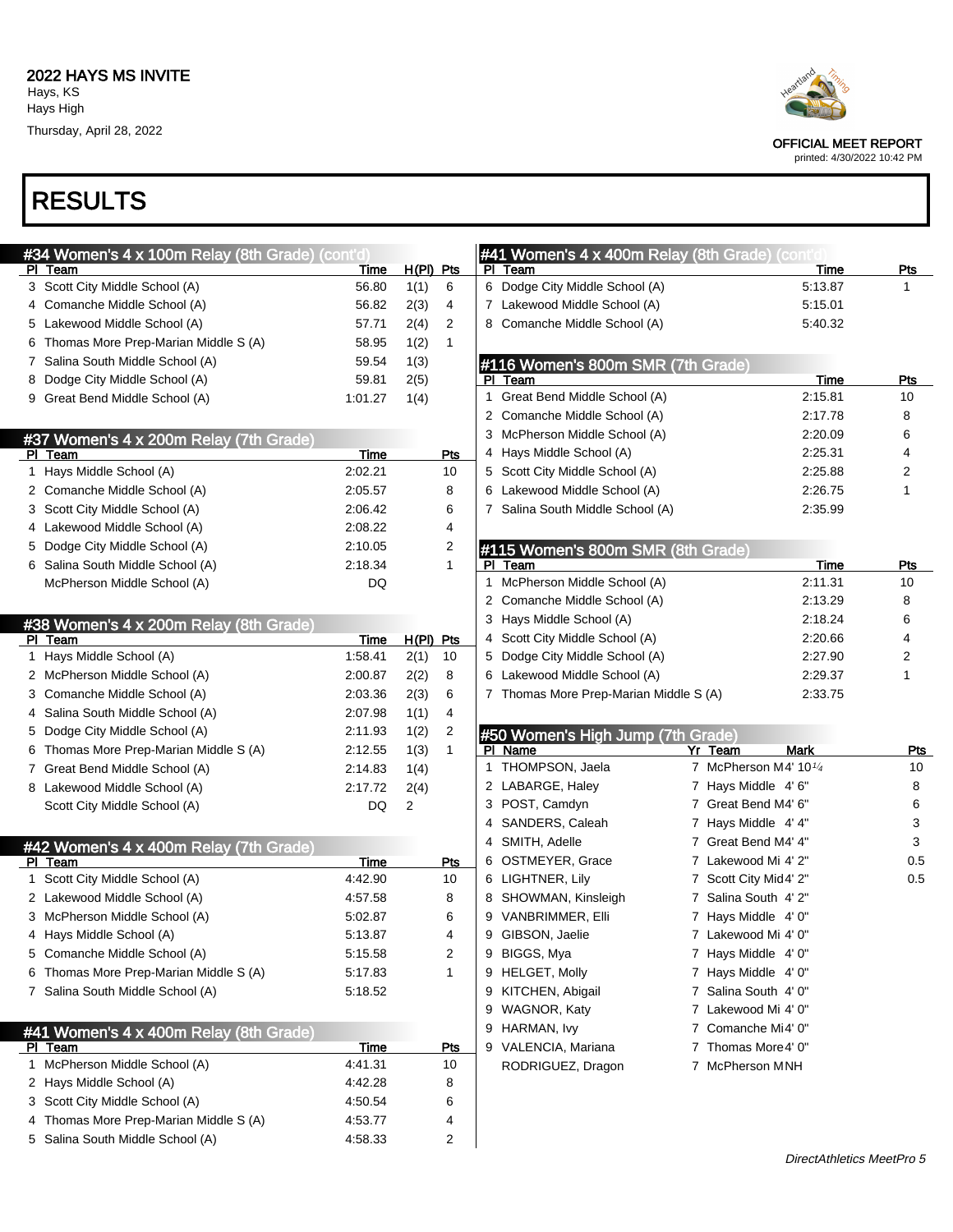

printed: 4/30/2022 10:42 PM

|    | #49 Women's High Jump (8th Grade)  |                       |      |              |   | #53 Women's Pole Vault (8th Grade) (cont'd) |   |                                                      |             |             |     |
|----|------------------------------------|-----------------------|------|--------------|---|---------------------------------------------|---|------------------------------------------------------|-------------|-------------|-----|
|    | PI Name                            | Yr Team               | Mark | <u>Pts</u>   |   | PI Name                                     |   | Yr Team                                              | Mark        |             | Pts |
|    | 1 HALBMAIER, Crickett              | 8 McPherson M4' 8"    |      | 9            |   | 8 LAGGARDS COTA, Melanie                    |   | 8 Comanche Mi6' 0"                                   |             |             |     |
|    | 1 HALLAM, Moriah                   | 8 Hays Middle 4'8"    |      | 9            |   | 8 HARDING, Alyssa                           |   | 8 Hays Middle 6' 0"                                  |             |             |     |
|    | 3 FOX, Piper                       | 8 Scott City Mid4' 8" |      | 6            |   | MONTFORD, Heaven                            |   | 8 Dodge City M NH                                    |             |             |     |
|    | 4 SCHUMACHER, Nicole               | 8 Thomas More4' 6"    |      | 4            |   | BRUCE, Addyson                              |   | 8 Great Bend MNH                                     |             |             |     |
|    | 5 BEFORT, Brooke                   | 8 Thomas More4' 2"    |      | 0.75         |   |                                             |   |                                                      |             |             |     |
|    | 5 KRIEN, Tristyn                   | 8 Lakewood Mi 4' 2"   |      | 0.75         |   | #58 Women's Long Jump (7th Grade)           |   |                                                      |             |             |     |
|    | 5 MEYER, Kamryn                    | 8 Scott City Mid4' 2" |      | 0.75         |   | PI Name                                     |   | Yr Team                                              | <b>Mark</b> | $F(PI)$ Pts |     |
|    | 5 DOILE, Brooke                    | 8 McPherson M4' 2"    |      | 0.75         |   | 1 KANAK, Lynsi                              |   | 7 Hays Middle 15' 9" (NW)                            |             | 2(1)        | 10  |
|    | PUTNAM, Breckyn                    | 8 Dodge City MNH      |      |              |   | 2 KIPPES, Adalie                            |   | 7 Thomas More 14' 6" (NW)                            |             | 1(1)        | 8   |
|    | MCCLURE, Ani                       | 8 Hays Middle NH      |      |              |   | 3 ALLEN, Raegan                             |   | 7 Thomas More 14' 5" (NW)                            |             | 1(2)        | 6   |
|    | BREWER, Raegan                     | 8 Hays Middle NH      |      |              |   | 4 MORRIS, Marin                             |   | 7 Salina South $14'3\frac{1}{2}$ (NW)                |             | 2(2)        | 4   |
|    | CROW, Lauren                       | 8 Salina South NH     |      |              |   | 5 GUTIERREZ, Emily                          |   | 7 Comanche Mi14' 1" (NW)                             |             | 2(3)        | 2   |
|    | JOHNSON, Aliya                     | 8 Great Bend MNH      |      |              |   | 6 THOMPSON, Jaela                           |   | 7 McPherson M14' 0" (NW)                             |             | 2(4)        | 1   |
|    | SMITH, Cassidy                     | 8 Hays Middle NH      |      |              |   | 7 ZERBE, Abigail                            |   | 7 Lakewood Mi 13' 7" (NW)                            |             | 2(5)        |     |
|    | DAILY, Sophie                      | 8 Salina South NH     |      |              |   | 8 VEHIGE, Kenlee                            |   | 7 Hays Middle 13' 2" (NW)                            |             | 2(6)        |     |
|    | VARGAS, Sofia                      | 8 Dodge City MNH      |      |              |   | 9 PAVLOVICH, Carmin                         |   | 7 McPherson M13' 0" (NW)                             |             | 2(7)        |     |
|    | <b>FULLER, Bailey</b>              | 8 Salina South NH     |      |              |   | 10 WHITFIELD, Riley                         |   | 7 McPherson M12' 11" (NW)                            |             | 1(3)        |     |
|    | DUNLAP, McKynlee                   | 8 Lakewood Mi NH      |      |              |   | 10 HOLMES, Kaylee                           |   | 7 Lakewood Mi 12' 11" (NW)                           |             | 2(8)        |     |
|    | CASTILLO, Valerya                  | 8 Scott City MidNH    |      |              |   | 12 SMITH, Alea                              |   | 7 Comanche Mi12' $8\frac{1}{2}$ (NW)                 |             | 2(9)        |     |
|    | MCMULLEN, Kaylea                   | 8 Great Bend MNH      |      |              |   | 13 WERTH, Allie                             |   | 7 Hays Middle 12' 8" (NW)                            |             | 2(10)       |     |
|    | <b>HERRMAN, Scarlett</b>           | 8 Hays Middle NH      |      |              |   | 14 SHOWMAN, Kinsleigh                       |   | 7 Salina South $12'3'$ (NW)                          |             | 1(4)        |     |
|    | STAAB, Rachel                      | 8 Thomas MoreNH       |      |              |   | 15 MACIAS, Keyla                            |   | 7 Hays Middle $12' 2'$ (NW)                          |             | 1(5)        |     |
|    | BANNISTER, Kaliyah                 | 8 Hays Middle NH      |      |              |   | 16 MINK, Madison                            | 7 | Dodge City M 11' 11" (NW)                            |             | 2(11)       |     |
|    |                                    |                       |      |              |   | 17 HILL, Kindell                            |   | 7 Lakewood Mi 11' 7" (NW)                            |             | 1(6)        |     |
|    | #54 Women's Pole Vault (7th Grade) |                       |      |              |   | 18 HAYES, Myranda                           |   | 7 Scott City Mid 11' 4" (NW)                         |             | 1(7)        |     |
|    | PI_Name                            | Yr Team               | Mark | <b>Pts</b>   |   | 19 HARRIS, Quinn                            |   | 7 Salina South 11' 1" (NW)                           |             | 1(8)        |     |
|    | 1 GENTRY, Peyton                   | 7 Scott City Mid8' 6" |      | 10           |   | 20 HYNES, Brynn                             |   | 7 Hays Middle 10' 11" (NW)                           |             | 1(9)        |     |
|    | 2 HELGET, Molly                    | 7 Hays Middle 8'0"    |      | 7            |   | 21 BIGGS, Mya                               |   | 7 Hays Middle 10' 9" (NW)                            |             | 1(10)       |     |
|    | 2 ROSE, Hannah                     | 7 Thomas More8' 0"    |      | 7            |   | 22 GUZMAN, Mariana                          |   | 7 Hays Middle 10'8" (NW)                             |             | 1(11)       |     |
|    | 4 WEATHERS, Katie                  | 7 Scott City Mid7' 6" |      | 4            |   |                                             |   |                                                      |             |             |     |
|    | 5 KOERNER, Brooklyn                | 7 Thomas More7' 6"    |      | 2            |   | #57 Women's Long Jump (8th Grade)           |   |                                                      |             |             |     |
|    | 6 VEHIGE, Kenlee                   | 7 Hays Middle 7' 0"   |      | $\mathbf{1}$ |   | PI Name                                     |   | Yr Team                                              | Mark        | $F(PI)$ Pts |     |
|    | 7 GUTIERREZ, Emily                 | 7 Comanche Mi7' 0"    |      |              | 1 | BAILY, Chloe                                |   | 8 Lakewood Mi 17' 10" (NW)                           |             | 2(1)        | 10  |
| 8. | <b>BOGNER, Jersey</b>              | 7 Comanche Mi6' 6"    |      |              |   | 2 BUSHBOM, Andi                             |   | 8 McPherson M16' 3 <sup>1</sup> / <sub>2</sub> (NW)  |             | 2(2)        | 8   |
|    | 9 LONG, Isabella                   | 7 Great Bend M6' 0"   |      |              |   | 3 BURRIS, Karsen                            |   | 8 McPherson M15' $4\frac{1}{2}$ (NW)                 |             | 2(3)        | 6   |
|    | MAZOUCH, Meredith                  | 7 Great Bend MNH      |      |              |   | 4 VEHIGE, Reese                             |   | 8 Hays Middle 15' 4" (NW)                            |             | 2(4)        | 4   |
|    |                                    |                       |      |              |   | 5 MCCALL, Kamryn                            |   | 8 Hays Middle 15' 0" (NW)                            |             | 2(5)        | 2   |
|    | #53 Women's Pole Vault (8th Grade) |                       |      |              |   | 6 SCHMIDT, Jaci                             |   | 8 Thomas More 14' 8 <sup>1</sup> / <sub>2</sub> (NW) |             | 2(6)        | 1   |
|    | PI Name                            | Yr Team               | Mark | Pts          |   | 7 BULLARD, Reese                            |   | 8 Great Bend M14' 3 <sup>1</sup> / <sub>2</sub> (NW) |             | 2(7)        |     |
|    | 1 FRANK, Ella                      | 8 Scott City Mid9' 0" |      | 10           |   | 8 RUPP, Kinley                              |   | 8 Hays Middle 13' 9" (NW)                            |             | 1(1)        |     |
|    | 2 CAPPUCCIO, Anna                  | 8 Thomas More8' 6"    |      | 8            |   | 9 BANNISTER, Kaliyah                        |   | 8 Hays Middle $13'6'$ (NW)                           |             | 2(8)        |     |
|    | 3 CLINGAN, Savannah                | 8 Hays Middle 7' 6"   |      | 5            |   | 10 SCHIPPERS, Claire                        |   | 8 Thomas More 13' 4 <sup>1</sup> / <sub>2</sub> (NW) |             | 2(9)        |     |
|    | 3 POWELSON, Emma                   | 8 Scott City Mid7' 6" |      | 5            |   | 11 LAWSON, Peyton                           |   | 8 Lakewood Mi 13' 2" (NW)                            |             | 1(2)        |     |
|    | 5 MCMULLEN, Kaylea                 | 8 Great Bend M7' 0"   |      | 2            |   | 11 BARTH, Elle                              |   | 8 Salina South 13' 2" (NW)                           |             | 2(10)       |     |
|    | 6 AYARZA, Arianna                  | 8 Thomas More6' 6"    |      | 1            |   | 13 BREWER, Raegan                           |   | 8 Hays Middle 13' 0" (NW)                            |             | 1(3)        |     |
|    | 7 KINDERKNECHT, Braylee            | 8 Hays Middle 6'6"    |      |              |   | 13 CASTILLO, Valerya                        |   | 8 Scott City Mid 13' 0" (NW)                         |             | 1(3)        |     |
|    |                                    |                       |      |              |   |                                             |   |                                                      |             |             |     |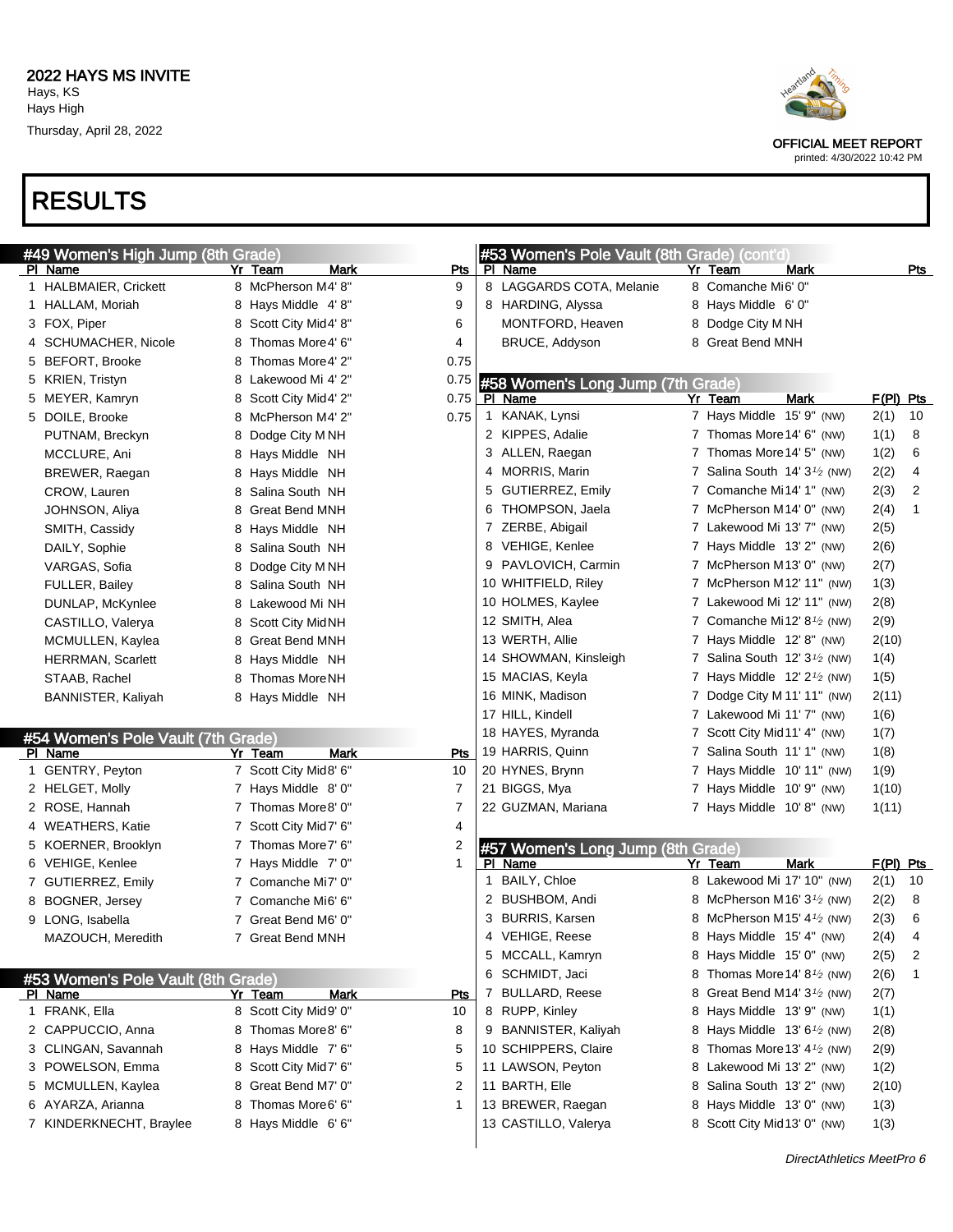

| #57 Women's Long Jump (8th Grade) (cont'd)     |   |                                                       |                   |     | #61 Women's Triple Jump (8th Grade)   |   | (cont'd                                             |           |             |
|------------------------------------------------|---|-------------------------------------------------------|-------------------|-----|---------------------------------------|---|-----------------------------------------------------|-----------|-------------|
| PI Name                                        |   | Yr Team<br>Mark                                       | $F(PI)$ Pts       |     | PI Name                               |   | Yr Team<br>Mark                                     | F(PI) Pts |             |
| 15 MAUPIN, Aralen                              |   | 8 Hays Middle 12' 11 <sup>1</sup> / <sub>2</sub> (NW) | 2(11)             |     | 16 SWAN, Kaycee                       |   | 8 Comanche Mi21' 8 <sup>1</sup> / <sub>2</sub> (NW) | 1(6)      |             |
| 16 NGUYEN, Jennifer                            |   | 8 Salina South 12' 11" (NW)                           | 1(5)              |     | 17 TIPPY, Lucy                        |   | 8 Hays Middle 17' 0" (NW)                           | 1(7)      |             |
| 17 SHAW, Adalyn                                |   | 8 Scott City Mid 12' 6" (NW)                          | 1(6)              |     |                                       |   |                                                     |           |             |
| 18 DAILY, Sophie                               |   | 8 Salina South 12' 3 <sup>1</sup> / <sub>2</sub> (NW) | 2(12)             |     | #65 Women's Shot Put (7th Grade)      |   |                                                     |           |             |
| 19 KOLZOW, Brixen                              |   | 8 Lakewood Mi 11' 11 <sup>1</sup> / <sub>2</sub> (NW) | 1(7)              |     | PI Name                               |   | Yr Team<br><b>Mark</b>                              | F(PI) Pts |             |
| 20 SCOBY, Kate                                 |   | 8 Hays Middle 11' 9" (NW)                             | 1(8)              |     | 1 LITTLEJOHN, Brynn                   |   | 7 McPherson M31' 6"                                 | 2(1)      | 10          |
| 21 TURNER, Kallyn                              |   | 8 Scott City Mid11' 8" (NW)                           | 1(9)              |     | 2 ZERBE, Abigail                      |   | 7 Lakewood Mi 30' 21/4                              | 2(2)      | 8           |
| 22 CULWELL, Kale                               |   | 8 Dodge City M 11' 6" (NW)                            | 2(13)             |     | 3 WATSON, Brooklyn                    |   | 7 Hays Middle 30' 1"                                | 2(3)      | 5           |
| 23 GRABAST, Alyvia                             |   | 8 Great Bend M11' 1 <sup>1</sup> / <sub>2</sub> (NW)  | 1(10)             |     | 3 STROMBERG, Shannon                  |   | 7 Scott City Mid 30' 1"                             | 2(3)      | 5           |
| 24 ZWEIFEL, Brynn                              |   | 8 Hays Middle 10' 11" (NW)                            | 1(11)             |     | 5 HIPP, Emily                         |   | 7 Thomas More 29' 11"                               | 2(5)      | 2           |
| 25 PRESTON, Aubrey                             |   | 8 Hays Middle 10'8" (NW)                              | 1(12)             |     | 6 BROUS, Brynlee                      |   | 7 Hays Middle 29' 9"                                | 2(6)      | $\mathbf 1$ |
| 26 DEBEY, Cailin                               |   | 8 Hays Middle $10'7'$ (NW)                            | 1(13)             |     | 7 REBEL, Brynn                        |   | 7 Thomas More 28' 934                               | 2(7)      |             |
| 27 LOWRY, Keeley                               |   | 8 Hays Middle 10' 5" (NW)                             | 1(14)             |     | 8 EDWARDS, Hayla                      |   | 7 Scott City Mid28' 3 <sup>1</sup> /2               | 2(8)      |             |
| 28 DEWALD, Breckan                             |   | 8 Hays Middle 10' 4" (NW)                             | 1(15)             |     | 9 PAVLOVICH, Carmin                   |   | 7 McPherson M28' 0"                                 | 2(9)      |             |
| BEIKER, Taryn                                  |   | 8 Thomas MoreNM (NW)                                  | $\overline{2}$    |     | 10 HASTINGS, Makambri                 |   | 7 Lakewood Mi 27' $4\frac{1}{2}$                    | 2(10)     |             |
|                                                |   |                                                       |                   |     | 11 WINDHOLZ, Bria                     |   | 7 Thomas More 27' 3"                                | 2(11)     |             |
|                                                |   |                                                       |                   |     | 12 OWEN, Molly                        |   | 7 McPherson M26' 3 <sup>1</sup> /2                  | 2(12)     |             |
| #62 Women's Triple Jump (7th Grade)<br>PI Name |   | Mark<br>Yr Team                                       |                   | Pts | 13 MACKEY, Peyton                     |   | 7 Hays Middle $25'5\frac{1}{2}$                     | 1(1)      |             |
| 1 MINK, Madison                                |   | 7 Dodge City M 29' 6" (NW)                            |                   | 10  | 14 ALVAREZ, Shreya                    |   | 7 Dodge City M 25' 5"                               | 2(13)     |             |
| 2 FILAK, Abigail                               |   | 7 Hays Middle $28' 4\frac{1}{2}$ (NW)                 |                   | 8   | 15 JACQUEZ, Gabby                     |   | 7 Dodge City M 25' 1"                               | 2(14)     |             |
| 3 ZERBE, Abigail                               |   | 7 Lakewood Mi 28' 4" (NW)                             |                   | 6   | 16 FELDT, Bridget                     |   | 7 Hays Middle 25' 0"                                | 1(2)      |             |
| 4 LOMBRANA, Amaiya                             |   | 7 Dodge City M 27' 1" (NW)                            |                   | 4   | 17 CORTES, Andrea                     |   | 7 Comanche Mi24' 10 $\frac{1}{2}$                   | 1(3)      |             |
| 5 LABARGE, Haley                               |   | 7 Hays Middle 26' 9" (NW)                             |                   | 2   | 18 MAIER, Dakota                      |   | 7 Hays Middle 24' 4"                                | 1(4)      |             |
| 6 BIEKER, Brooke                               |   | 7 Hays Middle $25' 91/2$ (NW)                         |                   | 1   | 19 BENEKE, Makinzie                   |   | 7 Great Bend M23' $7\frac{1}{2}$                    | 1(5)      |             |
| 7 SANTANA, Camila                              |   | 7 Comanche Mi25' 7" (NW)                              |                   |     | 20 DREWEL, Madison                    |   | 7 Great Bend M23' 3"                                | 1(6)      |             |
| 8 LARKINS, Riley                               |   | 7 Hays Middle $23'0\frac{1}{2}$ (NW)                  |                   |     | 21 RIOS, Ali                          |   | 7 Hays Middle $23'$ 1 <sup>1</sup> / <sub>2</sub>   | 1(7)      |             |
| 9 VALENCIA, Mariana                            |   | 7 Thomas More 22' 5" (NW)                             |                   |     | 22 WALTERS, Crystal                   |   | 7 Hays Middle $22'$ 6 <sup>1</sup> / <sub>2</sub>   | 1(8)      |             |
| RUPP, Breenah                                  |   | 7 Hays Middle FOUL (NW)                               |                   |     | 23 SCHAUB, Lydia                      |   | 7 Great Bend M22' $3\frac{1}{2}$                    | 1(9)      |             |
|                                                |   |                                                       |                   |     | 24 DEINES, Dayton                     |   | 7 Hays Middle 22' 3"                                |           |             |
|                                                |   |                                                       |                   |     | 25 BRUNGARDT, Raylee                  |   | 7 Hays Middle $22' 21/2$                            | 1(10)     |             |
| #61 Women's Triple Jump (8th Grade)<br>PI Name |   | Mark<br>Yr Team                                       |                   |     |                                       |   | 7 Comanche Mi22' $2\frac{1}{2}$                     | 1(11)     |             |
| 1 SCHMIDT, Jaci                                |   | 8 Thomas More 29' 6 <sup>1</sup> / <sub>2</sub> (NW)  | F(PI) Pts<br>2(1) | 10  | 25 MURILLO, Miah<br>27 SCOTT, Taelynn | 7 | Salina South 21' 73/4                               | 1(11)     |             |
| 2 CUNNINGHAM, Liz                              |   | 8 Hays Middle 28' 3" (NW)                             | 2(2)              | 8   |                                       |   |                                                     | 2(15)     |             |
| 3 BECKER, Lanie                                | 8 | Hays Middle $27'$ 9 <sup>1</sup> / <sub>2</sub> (NW)  | 2(3)              | 6   | 28 LEIKER, Ahnalyn                    |   | 7 Hays Middle 21' 5"                                | 1(13)     |             |
| 4 VARGAS, Sofia                                |   | 8 Dodge City M 27' 7" (NW)                            | 2(4)              | 4   | 29 JASPER, Johana                     | 7 | Salina South 20' 7 <sup>1/4</sup>                   | 1(14)     |             |
| 5 HARDING, Alyssa                              |   | 8 Hays Middle 27' 4" (NW)                             |                   |     | 30 CALLAWAY, Kaylee                   |   | 7 Lakewood Mi 20' 41/2                              | 1(15)     |             |
|                                                |   |                                                       | 2(5)              | 2   | 31 HUGHES, Jaylen                     |   | 7 Hays Middle 20' 2"                                | 1(16)     |             |
| 6 FRANK, Ella                                  |   | 8 Scott City Mid26' 10" (NW)                          | 1(1)              | 1   | 32 ON, Angela                         |   | 7 Salina South 20' 13/4                             | 1(17)     |             |
| 7 WREN, Kinleigh                               | 8 | Scott City Mid26' 834 (NW)                            | 2(6)              |     | 32 RODRIGUEZ, Arianna                 |   | 7 Comanche Mi20' 13/4                               | 2(16)     |             |
| 8 WATSON, Addison                              | 8 | Thomas More25' 10" (NW)                               | 2(7)              |     | 34 AMAYA, Brianna                     |   | 7 Hays Middle 18' 5"                                | 1(18)     |             |
| 9 AYARZA, Arianna                              | 8 | Thomas More25' 9 <sup>1</sup> / <sub>2</sub> (NW)     | 1(2)              |     | 35 WOOLSEY, Talulah                   |   | 7 Hays Middle 18' 0"                                | 1(19)     |             |
| 10 DISNEY, Madelyn                             | 8 | Salina South 25' 2" (NW)                              | 2(8)              |     | 36 FRAIRE, Alexandra                  |   | 7 Dodge City M 15' $2\frac{3}{4}$                   | 1(20)     |             |
| 11 SIMMONS, Jamie                              | 8 | Comanche Mi24' 4" (NW)                                | 2(9)              |     |                                       |   |                                                     |           |             |
| 12 DYE, Carlee                                 | 8 | Salina South 24' 1" (NW)                              | 1(3)              |     | #66 Women's Shot Put (8th Grade)      |   |                                                     |           |             |
| 13 SMITH, Cassidy                              | 8 | Hays Middle $24' 01⁄2$ (NW)                           | 2(10)             |     | PI Name                               |   | Yr Team<br>Mark                                     | F(PI) Pts |             |
| 14 DEWALD, Breckan                             | 8 | Hays Middle 23' 0" (NW)                               | 1(4)              |     | 1 FRITZ, Paityn                       |   | 8 Salina South 40' 434                              | 2(1)      | - 10        |
| 15 FISCHER, Kennedi                            |   | 8 Hays Middle 22' 3" (NW)                             | 1(5)              |     | 2 MCNEAL, Promyce                     |   | 8 Salina South 35' 9"                               | 2(2)      | 8           |

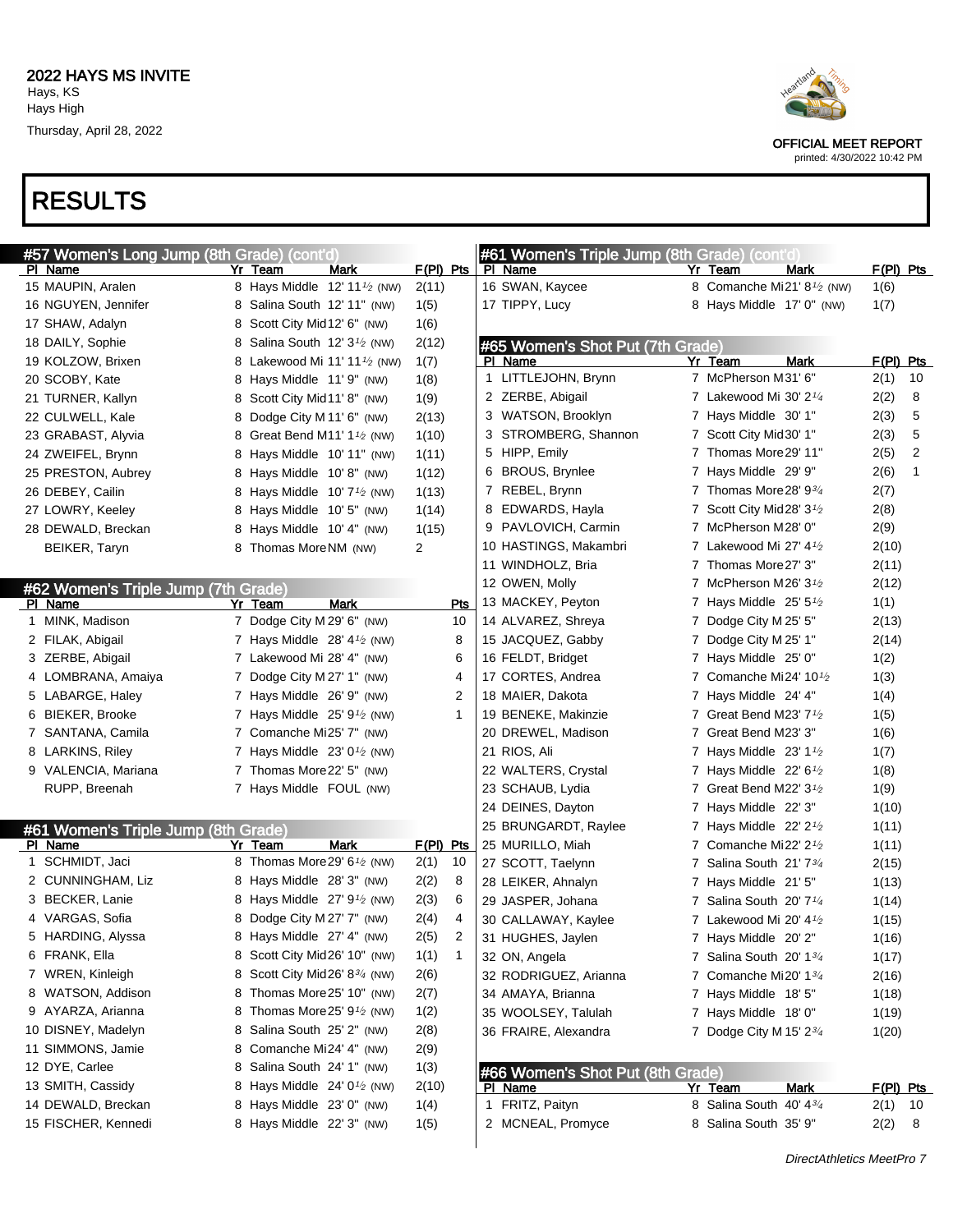

printed: 4/30/2022 10:42 PM

| #66 Women's Shot Put (8th Grade) (cont'd) |                                                 |                      | #69 Women's Discus (7th Grade) (cont'd) |                                                  |             |
|-------------------------------------------|-------------------------------------------------|----------------------|-----------------------------------------|--------------------------------------------------|-------------|
| PI Name                                   | Yr Team<br>Mark                                 | $F(PI)$ Pts          | PI Name                                 | Yr Team<br>Mark                                  | $F(PI)$ Pts |
| 3 ROBINETT, Allison                       | 8 Lakewood Mi 35' 5 <sup>1</sup> /2             | 2(3)<br>6            | 16 WALTERS, Crystal                     | 7 Hays Middle 53' 0"                             | 1(4)        |
| 4 WASSON, Adrienne                        | 8 Comanche Mi34' 2"                             | 2(4)<br>4            | 17 MACKEY, Peyton                       | 7 Hays Middle 52' 7"                             | 1(5)        |
| 5 SMITH, Cassidy                          | 8 Hays Middle 33' 3"                            | 2(5)<br>2            | 18 STROMBERG, Shannon                   | 7 Scott City Mid50' 10"                          | 1(6)        |
| 6 WINTER, Zoe                             | 8 Hays Middle 32' 113/4                         | 2(6)<br>$\mathbf{1}$ | 19 EDWARDS, Hayla                       | 7 Scott City Mid50' 6"                           | 2(13)       |
| 7 HOFFLINGER, Kimberly                    | 8 Great Bend M32' 10 <sup>1</sup> /2            | 2(7)                 | 20 CORTES, Andrea                       | 7 Comanche Mi50' 5"                              | 2(14)       |
| 8 KOLZOW, Brixen                          | 8 Lakewood Mi 31' 9"                            | 2(8)                 | 21 BRUNGARDT, Raylee                    | 7 Hays Middle 50' 2"                             | 1(7)        |
| 9 MONDRAGON, Arianna                      | 8 Comanche Mi31' 8"                             | 2(9)                 | 22 JACQUEZ, Gabby                       | 7 Dodge City M 49' 4"                            | 2(15)       |
| 10 BUCKLES, Molly                         | 8 Hays Middle 31' 33/4                          | 2(10)                | 23 MURILLO, Miah                        | 7 Comanche Mi48' 1 <sup>1</sup> / <sub>2</sub>   | 1(8)        |
| 11 DOILE, Brooke                          | 8 McPherson M30' 5 <sup>1</sup> /2              | 2(11)                | 24 SCHAUB, Lydia                        | 7 Great Bend M48' 1"                             | 1(9)        |
| 12 FELKER, Kaylee                         | 8 Scott City Mid 30' 2 <sup>1</sup> /2          | 2(12)                | 25 AMAYA, Brianna                       | 7 Hays Middle 40' 11"                            | 1(10)       |
| 13 CLARK, Mia                             | 8 Lakewood Mi 29' 41/4                          | 2(13)                | 26 SCOTT, Taelynn                       | 7 Salina South 40' 3"                            | 1(11)       |
| 14 GERHARDT, Allie                        | 8 Great Bend M29' 4"                            | 2(14)                | 27 FRAIRE, Alexandra                    | 7 Dodge City M 39' 3"                            | 1(12)       |
| 15 WINDERLIN, Kami                        | 8 Scott City Mid28' 9"                          | 2(15)                | 28 ON, Angela                           | 7 Salina South 38' 0"                            | 1(13)       |
| 16 ALMARAZ, Denisse                       | 8 Dodge City M 28' $4\frac{1}{4}$               | 1(1)                 | 29 JASPER, Johana                       | 7 Salina South 37' 5"                            | 1(14)       |
| 17 HALBMAIER, Crickett                    | 8 McPherson M26' 11 <sup>1</sup> /2             | 1(2)                 | 30 WOOLSEY, Talulah                     | 7 Hays Middle 33' 10"                            | 1(15)       |
| 18 GONZALEZ, Ale                          | 8 Scott City Mid26' 10 <sup>1/4</sup>           | 1(3)                 | 31 ALVAREZ, Shreya                      | 7 Dodge City M 33' 3"                            | 2(16)       |
| 19 HARRIS, M'Lynn                         | 8 Salina South $26'5''4$                        | 1(4)                 | 32 DREWEL, Madison                      | 7 Great Bend M30' 1"                             | 1(16)       |
| 20 BARNETT, Lexi                          | 8 Hays Middle 25' 3"                            | 1(5)                 | LEIKER, Ahnalyn                         | 7 Hays Middle FOUL                               | 1           |
| 21 JONES, Caliyah                         | 8 Hays Middle 25' 2 <sup>1</sup> /2             | 1(6)                 |                                         |                                                  |             |
| 22 ANDERSON, Tatum                        | 8 Great Bend M25' 1 <sup>3</sup> / <sub>4</sub> | 1(7)                 | #70 Women's Discus (8th Grade)          |                                                  |             |
| 23 ONTEVEROS, Yesica                      | Thomas More 25' $0\frac{3}{4}$<br>8             | 1(8)                 | PI Name                                 | <b>Mark</b><br>Yr Team                           | $F(PI)$ Pts |
| 24 WHORTON, Reesa                         | 8 McPherson M22' 10"                            | 1(9)                 | 1 FRITZ, Paityn                         | 8 Salina South 111' 3"                           | 2(1)<br>10  |
| 24 BYER, Reaghan                          | 8 Thomas More 22' 10"                           | 1(9)                 | 2 ROBINETT, Allison                     | 8 Lakewood Mi 109' 1"                            | 2(2)<br>8   |
| 26 SWAN, Kaycee                           | 8 Comanche Mi22' 2"                             | 1(11)                | 3 HOFFLINGER, Kimberly                  | 8 Great Bend M100' 10"                           | 2(3)<br>6   |
| 27 GUTIERREZ, Audrey                      | 8 Hays Middle 21' 11 1/4                        | 1(12)                | 4 BUCKLES, Molly                        | 8 Hays Middle 78' 0"                             | 2(4)<br>4   |
| 28 WALDSCHMIDT, Savannah                  | 8 Thomas More 21' 1"                            | 1(13)                | 5 WINTER, Zoe                           | 8 Hays Middle 77' 11"                            | 2(5)<br>2   |
| 29 NEUBURGER, Addison                     | 8 Hays Middle 20' 10 <sup>1/4</sup>             | 1(14)                | 6 SMITH, Cassidy                        | 8 Hays Middle 75'7"                              | 1<br>2(6)   |
| 30 ORTIZ, Analett                         | 8 Dodge City M 18' 11"                          | 1(15)                | 7 WASSON, Adrienne                      | 8 Comanche Mi70' 2"                              | 2(7)        |
|                                           |                                                 |                      | ANDERSON, Tatum<br>8                    | 8 Great Bend M69' 8"                             | 2(8)        |
| #69 Women's Discus (7th Grade)            |                                                 |                      | 8 WELKER, Bailey                        | 8 Scott City Mid69' 8"                           | 2(8)        |
| PI Name                                   | Yr Team<br>Mark                                 | $F(PI)$ Pts          | 10 MONDRAGON, Arianna                   | 8 Comanche Mi69' 4"                              | 2(10)       |
| 1 ZERBE, Abigail                          | 7 Lakewood Mi 79' 11"                           | 2(1)<br>10           | 11 MCNEAL, Promyce                      | 8 Salina South 66' 1 <sup>1</sup> / <sub>2</sub> | 2(11)       |
| 2 LITTLEJOHN, Brynn                       | 7 McPherson M74' 8"                             | 2(2)<br>8            | 12 ONTEVEROS, Yesica                    | 8 Thomas More 64' 6"                             | 2(12)       |
| 3 BROUS, Brynlee                          | 7 Hays Middle 73' $4\frac{1}{2}$                | 2(3)<br>6            | 13 ARROYO, Liliana                      | 8 Comanche Mi63'8"                               | 1(1)        |
| 4 HUGHES, Jaylen                          | 7 Hays Middle 70'8"                             | 2(4)<br>4            | 14 HALBMAIER, Crickett                  | 8 McPherson M62' 5"                              | 2(13)       |
| 5 WATSON, Brooklyn                        | 7 Havs Middle 68'8"                             | 1(1)<br>2            | 15 ALMARAZ, Denisse                     | 8 Dodge City M 61' 4"                            | 1(2)        |
| 6 HASTINGS, Makambri                      | 7 Lakewood Mi 65' 111/2                         | 2(5)<br>$\mathbf{1}$ | 16 CLARK, Mia                           | 8 Lakewood Mi 59' 10"                            | 2(14)       |
| 7 WINDHOLZ, Bria                          | 7 Thomas More65' 3"                             | 2(6)                 | 17 JORDING, Heidi                       | 8 Great Bend M58' 2"                             | 1(3)        |
| 8 THOMPSON, Kaitlyn                       | 7 Comanche Mi64' 1"                             | 2(7)                 | 18 WAITE, Kodi                          | 8 Lakewood Mi 57' 4"                             | 2(15)       |
| 9 DEINES, Dayton                          | 7 Hays Middle 64' 0"                            | 2(8)                 | 19 BYER, Reaghan                        | 8 Thomas More 56' 1 <sup>1</sup> / <sub>2</sub>  | 1(4)        |
| 10 CALLAWAY, Kaylee                       | 7 Lakewood Mi 58' 8"                            | 2(9)                 | 20 DOILE, Brooke                        | 8 McPherson M55' 10"                             | 1(5)        |
| 11 MAIER, Dakota                          | 7 Hays Middle 56' 11"                           | 1(2)                 | 21 JONES, Caliyah                       | 8 Hays Middle $54'$ 2 <sup>1/2</sup>             | 1(6)        |
| 12 PAUL, McKenna                          | 7 McPherson M55' 5"                             | 2(10)                | 22 HARRIS, M'Lynn                       | 8 Salina South 53' 5"                            | 1(7)        |
| 13 BENEKE, Makinzie                       | 7 Great Bend M55' 4"                            | 1(3)                 | 23 NEUBURGER, Addison                   | 8 Hays Middle 52' 9"                             | 1(8)        |
| 14 HIPP, Emily                            | 7 Thomas More 54' 8"                            | 2(11)                | 24 GONZALEZ, Ale                        | 8 Scott City Mid 47' 1 <sup>1</sup> /2           | 1(9)        |
| 15 OWEN, Molly                            | 7 McPherson M54' 1"                             | 2(12)                | 25 FELKER, Kaylee                       | 8 Scott City Mid46' 7"                           | 1(10)       |
|                                           |                                                 |                      |                                         |                                                  |             |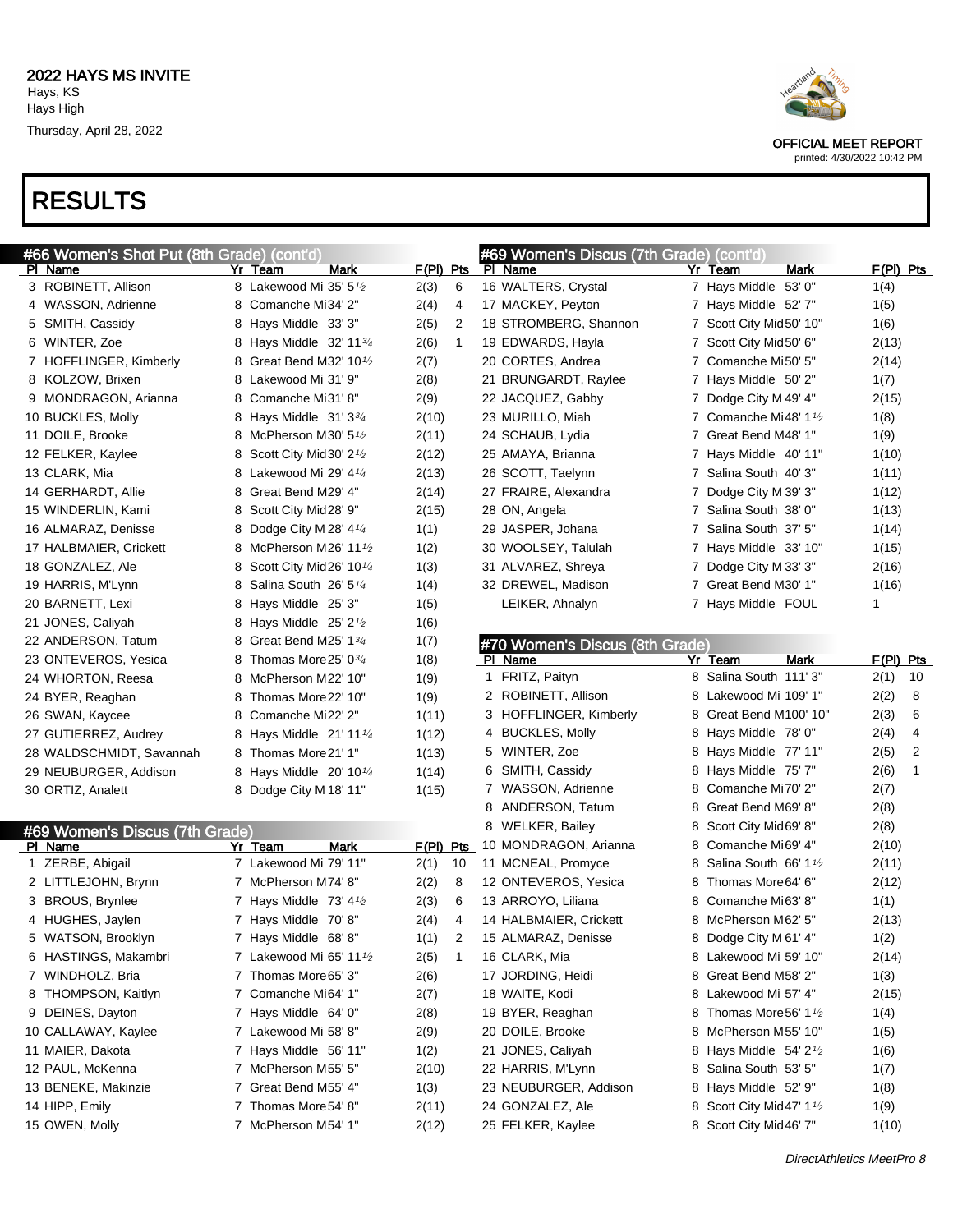

OFFICIAL MEET REPORT printed: 4/30/2022 10:42 PM

| #70 Women's Discus (8th Grade) (cont'd) |    |                                      |             |             |              |   | #1 Men's 100 Meters (8th Grade) (cont'd) |   |                             |            |         |             |    |
|-----------------------------------------|----|--------------------------------------|-------------|-------------|--------------|---|------------------------------------------|---|-----------------------------|------------|---------|-------------|----|
| PI Name                                 | Yr | Team                                 | <b>Mark</b> | $F(PI)$ Pts |              |   | PI Name                                  |   | Yr Team                     |            | Time    | $H(PI)$ Pts |    |
| 25 WHORTON, Reesa                       |    | 8 McPherson M46' 7"                  |             | 1(10)       |              |   | 9 BROWN, Kellen                          |   | 8 Great Bend M 13.04 (NW)   |            |         | 4(7)        |    |
| 27 GUTIERREZ, Audrey                    |    | 8 Hays Middle 45' 0"                 |             | 1(12)       |              |   | 10 VALLEJO, Pierce                       |   | 8 Scott City Mid 13.09 (NW) |            |         | 4(8)        |    |
| 28 ORTIZ, Analett                       |    | 8 Dodge City M 42' 7 <sup>1</sup> /2 |             | 1(13)       |              |   | 11 PONTIOUS, Trevor                      |   | 8 McPherson M 13.17 (NW)    |            |         | 3(2)        |    |
| 29 GREENWOOD, Morgan                    |    | 8 Thomas More 40' 9"                 |             | 1(14)       |              |   | 12 GLOVER, Julian                        |   | 8 McPherson M 13.21 (NW)    |            |         | 3(3)        |    |
|                                         |    |                                      |             |             |              |   | 13 ZADINA, Chase                         |   | 8 Hays Middle               | 13.42 (NW) |         | 2(2)        |    |
| #2 Men's 100 Meters (7th Grade)         |    |                                      |             |             |              |   | 14 CORREA, Jayven                        | 8 | Salina South                | 13.43 (NW) |         | 2(3)        |    |
| PI Name                                 |    | Yr Team                              | Time        | $H(PI)$ Pts |              |   | 15 STAAB, Jesse                          |   | Thomas More 13.57 (NW)      |            |         | 1(1)        |    |
| 1 KIRK, Savion                          |    | 7 Comanche Mi 12.09 (NW)             |             | 4(1)        | 10           |   | 16 BURNHAM, Kolby                        | 8 | Great Bend M 13.58 (NW)     |            |         | 3(4)        |    |
| 2 BROWNFIELD, Lavell                    |    | 7 McPherson M 12.85 (NW)             |             | 4(2)        | 8            |   | 17 CUSTER, Xander                        | 8 | Hays Middle                 | 13.60 (NW) |         | 1(2)        |    |
| 3 NEUBURGER, Ace                        |    | 7 Hays Middle                        | 13.12 (NW)  | 4(3)        | 6            |   | 18 MONTES, Sergio                        | 8 | Dodge City M 13.61 (NW)     |            |         | 3(5)        |    |
| 4 PURMA, Martin                         |    | 7 Scott City Mid 13.16 (NW)          |             | 4(4)        | 4            |   | 19 SCHWAB, Lane                          | 8 | Dodge City M 13.88 (NW)     |            |         | 3(6)        |    |
| 5 BAALMANN, Logan                       |    | 7 Thomas More 13.30 (NW)             |             | 4(5)        | 2            |   | 20 PALACIOS, Rodrigo                     | 8 | Salina South 13.89 (NW)     |            |         | 2(4)        |    |
| 6 MOYA, Jose                            |    | 7 Dodge City M 13.40 (NW)            |             | 4(6)        | $\mathbf{1}$ |   | 21 SCHMIDT, Damian                       | 8 | Thomas More 13.93 (NW)      |            |         | 2(5)        |    |
| 7 GILLESPIE, Jackson                    |    | 7 Thomas More 13.51 (NW)             |             | 4(7)        |              |   | 22 GOSSMAN, Blaze                        | 8 | Scott City Mid 14.02 (NW)   |            |         | 3(7)        |    |
| 8 SHEPHERD, Cortez                      |    | 7 Great Bend M 13.52 (NW)            |             | 4(8)        |              |   | 23 FRANK, Trenton                        | 8 | Scott City Mid 14.13 (NW)   |            |         | 3(8)        |    |
| 9 LEGRON, Hunter                        |    | 7 McPherson M 13.59 (NW)             |             | 3(1)        |              |   | 24 CONEY, Romeo                          | 8 | Comanche Mi 14.76 (NW)      |            |         | 2(6)        |    |
| 10 MALM, Ashton                         |    | 7 McPherson M 13.61 (NW)             |             | 2(1)        |              |   | 25 HERRMAN, Landon                       | 8 | Thomas More 15.02 (NW)      |            |         | 1(3)        |    |
| 11 ENGLERT, Caleb                       |    | 7 Hays Middle                        | 13.62 (NW)  | 3(2)        |              |   | 26 COLE, Hunter                          | 8 | Salina South                | 15.03 (NW) |         | 2(7)        |    |
| 12 HOWARD, Dayton                       |    | 7 Great Bend M 13.91 (NW)            |             | 3(3)        |              |   | 27 DE LEON, Gabriel                      |   | 8 Hays Middle               | 17.55 (NW) |         | 1(4)        |    |
| 13 PINKNEY, Carson                      |    | 7 Thomas More 13.95 (NW)             |             | 3(4)        |              |   | MCCOTTRY, Timothy                        |   | 8 Hays Middle               |            | NT (NW) | 1           |    |
| 14 LILES, Hayden                        |    | 7 Great Bend M 13.99 (NW)            |             | 3(5)        |              |   |                                          |   |                             |            |         |             |    |
| 15 MORAN, Isaac                         |    | 7 Salina South                       | 14.06 (NW)  | 2(2)        |              |   | #5 Men's 200 Meters (7th Grade)          |   |                             |            |         |             |    |
| 16 PFANNENSTIEL, Brant                  |    | 7 Hays Middle                        | 14.09 (NW)  | 1(1)        |              |   | PI Name                                  |   | Yr Team                     |            | Time    | $H(PI)$ Pts |    |
| 17 TAYLOR, Jackson                      |    | 7 Dodge City M 14.17 (NW)            |             | 3(6)        |              |   | 1 KIRK, Savion                           |   | 7 Comanche Mi 26.20 (NW)    |            |         | 4(1)        | 10 |
| 18 MCCALL, Aberon                       |    | 7 Comanche Mi 14.33 (NW)             |             | 3(7)        |              |   | 2 BROWNFIELD, Lavell                     |   | 7 McPherson M 27.16 (NW)    |            |         | 4(2)        | 8  |
| 19 PADILLAS, Jasiah                     |    | 7 Dodge City M 14.35 (NW)            |             | 3(8)        |              |   | 3 GERSTNER, Max                          |   | 7 Thomas More 27.52 (NW)    |            |         | 4(3)        | 6  |
| 20 QUACH, Devin                         |    | 7 Hays Middle                        | 14.50 (NW)  | 1(2)        |              |   | 4 LARSON, Blake                          |   | 7 Hays Middle               | 27.88 (NW) |         | 3(1)        | 4  |
| 21 BRAZDA, Keenan                       |    | 7 Hays Middle                        | 14.69 (NW)  | 2(3)        |              |   | 5 KRIER, Leo                             |   | 7 Great Bend M 28.25 (NW)   |            |         | 4(4)        | 2  |
| 22 HALL, Griffin                        |    | 7 Lakewood Mi                        | 14.75 (NW)  | 2(4)        |              | 6 | <b>BURGER, Matthew</b>                   |   | 7 McPherson M 28.44 (NW)    |            |         | 4(5)        | 1  |
| 23 NEWMAN, Quiseon                      |    | 7 Lakewood Mi                        | 14.89 (NW)  | 1(3)        |              |   | 7 LARA-CASTRO, Adrian                    |   | 7 Salina South 28.70 (NW)   |            |         | 3(2)        |    |
| 24 STOECKLEIN, Brody                    |    | SR Scott City Mid 14.96 (NW)         |             | 2(5)        |              |   | 8 SHEPHERD, Cortez                       |   | 7 Great Bend M 28.80 (NW)   |            |         | 3(3)        |    |
| 25 EMERSON, Kameron                     |    | 7 Hays Middle                        | 15.01 (NW)  | 1(4)        |              | 9 | BAALMANN, Logan                          |   | 7 Thomas More 28.87 (NW)    |            |         | 4(6)        |    |
| 26 WOOTEN, Antwon                       |    | 7 Lakewood Mi                        | 15.08 (NW)  | 2(6)        |              |   | 10 DIRKS, Jaden                          |   | 7 Scott City Mid 28.94 (NW) |            |         | 2(1)        |    |
| 27 JACOBS, Jace                         |    | 7 Salina South                       | 15.73 (NW)  | 2(7)        |              |   | 11 BUZARD, Quintin                       |   | 7 Great Bend M 29.09 (NW)   |            |         | 3(4)        |    |
| 28 FELKER, Reid                         |    | 7 Scott City Mid 16.11 (NW)          |             | 1(5)        |              |   | 12 FOLEY, Quinn                          |   | 7 Lakewood Mi 29.69 (NW)    |            |         | 1(1)        |    |
|                                         |    |                                      |             |             |              |   | 13 PADILLAS, Jasiah                      |   | 7 Dodge City M 29.71 (NW)   |            |         | 3(5)        |    |
| #1 Men's 100 Meters (8th Grade)         |    |                                      |             |             |              |   | 14 HOLLE, Holden                         |   | 7 Salina South              | 30.11 (NW) |         | 3(6)        |    |
| PI Name                                 |    | Yr Team                              | Time        | H(PI) Pts   |              |   | 15 NEWMAN, Quiseon                       |   | 7 Lakewood Mi               | 30.46 (NW) |         | 2(2)        |    |
| 1 BRYANT, Courtney                      |    | 8 Great Bend M 12.31 (NW)            |             | 4(1)        | 10           |   | 16 REDMOND, Armane                       |   | 7 Salina South              | 31.07 (NW) |         | 3(7)        |    |
| 2 PURDY, Jarek                          |    | 8 Hays Middle                        | 12.39 (NW)  | 4(2)        | 8            |   | 17 GARCIA, Adrian                        |   | 7 Scott City Mid 31.14 (NW) |            |         | 2(3)        |    |
| 3 BONE, Jonny                           |    | 8 Dodge City M                       | 12.58 (NW)  | 4(3)        | 6            |   | 18 PEARCY, Nolan                         |   | 7 McPherson M 31.41 (NW)    |            |         | 2(4)        |    |
| 4 BUSCH, Oscar                          |    | 8 Hays Middle                        | 12.58 (NW)  | 4(4)        | 4            |   | 19 FISHER, Jacob                         |   | 7 Hays Middle               | 31.69 (NW) |         | 1(2)        |    |
| 5 CONNER, Jerome                        |    | 8 Lakewood Mi                        | 12.59 (NW)  | 3(1)        | 2            |   | 20 PINKNEY, Carson                       |   | 7 Thomas More 32.06 (NW)    |            |         | 3(8)        |    |
| 6 SEROCKI, Kory                         |    | 8 Lakewood Mi                        | 12.69 (NW)  | 4(5)        | $\mathbf{1}$ |   | 21 QUACH, Devin                          |   | 7 Hays Middle               | 32.23 (NW) |         | 1(3)        |    |
| 7 JOHNSON, Timothy                      |    | 8 Lakewood Mi                        | 12.79 (NW)  | 4(6)        |              |   | 22 EMERSON, Kameron                      |   | 7 Hays Middle               | 32.81 (NW) |         | 2(5)        |    |
| 8 STUTZMAN, Jayren                      |    | 8 McPherson M 13.00 (NW)             |             | 2(1)        |              |   | 23 RAMOS, Abdiel                         |   | 7 Lakewood Mi               | 33.32 (NW) |         | 2(6)        |    |
|                                         |    |                                      |             |             |              |   |                                          |   |                             |            |         |             |    |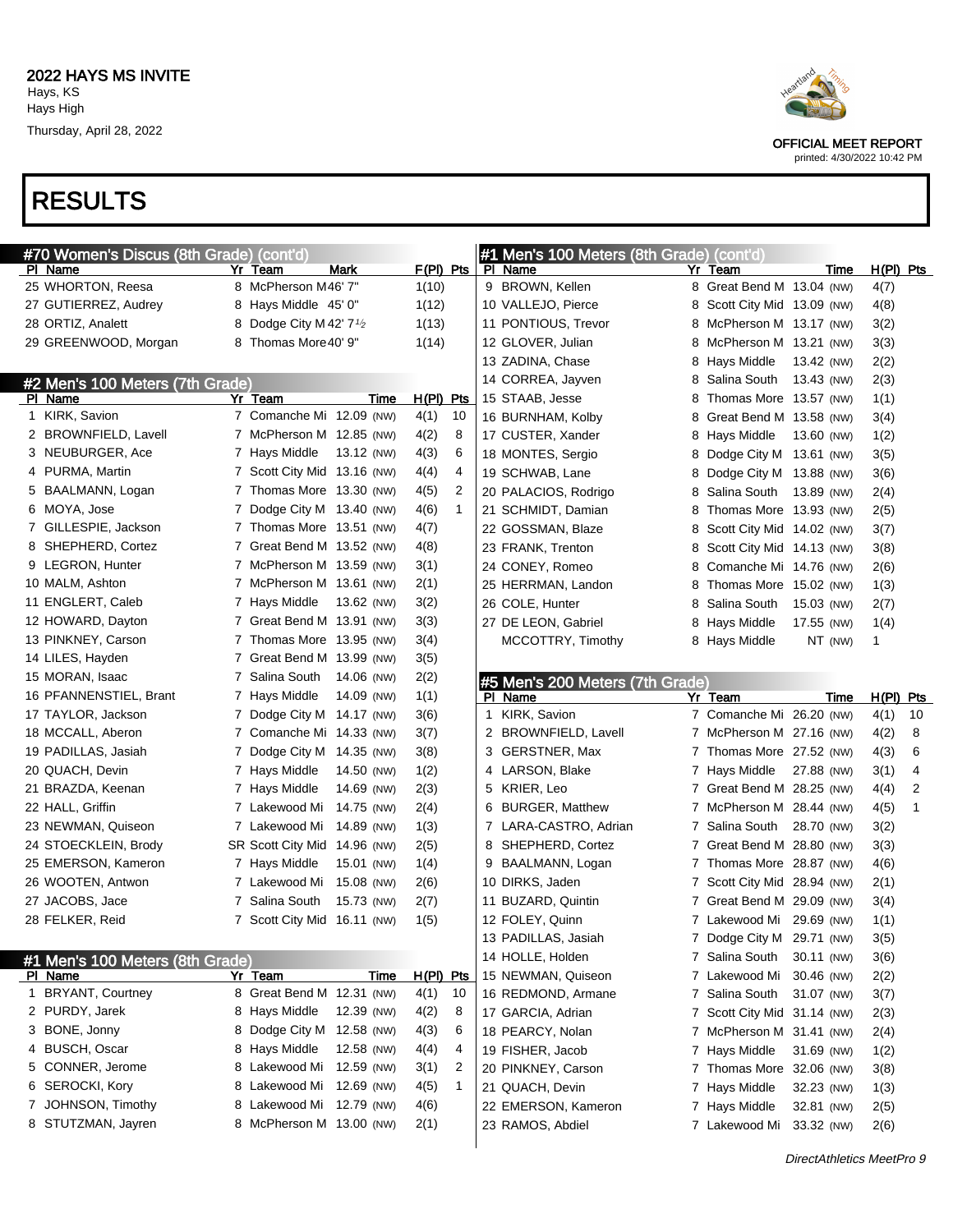

#### printed: 4/30/2022 10:42 PM

|   | #5 Men's 200 Meters (7th Grade) (cont'd) |    |                             |            |              |              |   | #9 Men's 400 Meters (7th Grade) (cont'd) |                |                                  |                        |             |                  |
|---|------------------------------------------|----|-----------------------------|------------|--------------|--------------|---|------------------------------------------|----------------|----------------------------------|------------------------|-------------|------------------|
|   | PI Name                                  | Yr | Team                        | Time       | $H(PI)$ Pts  |              |   | PI Name                                  |                | Yr Team                          | Time                   | $H(PI)$ Pts |                  |
|   | 24 WILKINSON, Rylan                      |    | 7 Scott City Mid 33.62 (NW) |            | 2(7)         |              |   | 16 ATHERTON, Gabe                        |                | 7 Thomas More                    | 1:08.99                | 2(3)        |                  |
|   |                                          |    |                             |            |              |              |   | 17 BENOIST, Mato                         |                | 7 Lakewood Mi                    | 1:09.04                | 1(1)        |                  |
|   | #6 Men's 200 Meters (8th Grade)          |    |                             |            |              |              |   | 18 PFANNENSTIEL, Colin                   |                | 7 Hays Middle                    | 1:09.49                | 1(2)        |                  |
|   | PI Name                                  |    | Yr Team                     | Time       | $H(PI)$ Pts  |              |   | 19 SCHUETTE, Beckett                     | 7              | Dodge City M                     | 1:09.69                | 4(7)        |                  |
| 1 | PURDY, Jarek                             |    | 8 Hays Middle               | 25.69 (NW) | 4(1)         | 10           |   | 20 ENRIQUEZ, David                       | 7              | Comanche Mi                      | 1:10.16                | 2(4)        |                  |
|   | 2 BONE, Jonny                            |    | 8 Dodge City M 25.84 (NW)   |            | 4(2)         | 8            |   | 21 LEWICK, Jaxon                         | 7              | Lakewood Mi                      | 1:10.34                | 2(5)        |                  |
|   | 3 BRYANT, Courtney                       |    | 8 Great Bend M 25.86 (NW)   |            | 4(3)         | 6            |   | 22 LILES, Hayden                         | 7              | Great Bend M                     | 1:11.71                | 3(8)        |                  |
|   | 4 BUSCH, Oscar                           |    | 8 Hays Middle               | 26.22 (NW) | 4(4)         | 4            |   | 23 TAYLOR, Jackson                       | 7              | Dodge City M                     | 1:12.83                | 4(8)        |                  |
|   | 5 WASINGER, John                         |    | 8 Hays Middle               | 26.68 (NW) | 3(1)         | 2            |   | 24 MONTANEZ, Yaden                       | 7              | Salina South                     | 1:14.13                | 2(6)        |                  |
|   | 6 OWINGS, Abram                          |    | 8 Lakewood Mi               | 27.28 (NW) | 3(2)         | $\mathbf{1}$ |   | 25 MINCKS, Nate                          | 7              | Salina South                     | 1:15.68                | 2(7)        |                  |
|   | 7 CRANE, Keaton                          |    | 8 McPherson M 27.69 (NW)    |            | 4(5)         |              |   | 26 HALLAHN, Tristan                      | 7              | Comanche Mi                      | 1:16.10                | 1(3)        |                  |
|   | 8 BROWN, Kellen                          |    | 8 Great Bend M 27.79 (NW)   |            | 4(6)         |              |   | 27 RANDLE, Cyran                         | 7              | Hays Middle                      | 1:17.67                | 1(4)        |                  |
|   | 9 STUTZMAN, Jayren                       |    | 8 McPherson M 27.93 (NW)    |            | 4(7)         |              |   | 28 FABRIZIUS, Trevor                     | 7              | Thomas More                      | 1:23.09                | 2(8)        |                  |
|   | 10 RADKE, Avery                          |    | 8 Scott City Mid 28.60 (NW) |            | 3(3)         |              |   | 29 MORALES, Emmanuel                     | $\overline{7}$ | Comanche Mi                      | 1:30.01                | 1(5)        |                  |
|   | 11 ZADINA, Chase                         |    | 8 Hays Middle               | 29.22 (NW) | 2(1)         |              |   |                                          |                |                                  |                        |             |                  |
|   | 12 INGELS, Paxton                        |    | 8 McPherson M 29.25 (NW)    |            | 3(4)         |              |   | #10 Men's 400 Meters (8th Grade)         |                |                                  |                        |             |                  |
|   | 13 CARTER, Conner                        |    | 8 Lakewood Mi               | 29.27 (NW) | 3(5)         |              |   | PI Name                                  |                | Yr Team                          | Time                   | $H(PI)$ Pts |                  |
|   | 14 SCHWAB, Lukas                         |    | 8 Dodge City M 29.32 (NW)   |            | 4(8)         |              | 1 | BONE, Jonny                              |                | 8 Dodge City M                   | 56.09                  | 4(1)        | 10               |
|   | 15 BURNHAM, Kolby                        |    | 8 Great Bend M 29.43 (NW)   |            | 3(6)         |              |   | 2 PALMER, Preston                        | 8              | Hays Middle                      | 56.52                  | 4(2)        | 8                |
|   | 16 MONTES, Sergio                        | 8  | Dodge City M 29.88 (NW)     |            | 3(7)         |              |   | 3 VALLEJO, Pierce                        | 8              | Scott City Mid                   | 57.47                  | 4(3)        | 6                |
|   | 17 SPEILMAN, Aiden                       |    | 8 Salina South              | 29.96 (NW) | 2(2)         |              |   | 4 LILES, Carson                          | 8              | <b>Thomas More</b>               | 57.98                  | 4(4)        | 4                |
|   | 18 SANDOVAL, Jaheim                      |    | 8 Lakewood Mi               | 31.23 (NW) | 2(3)         |              |   | 5 VIEGRA, Zane                           | 8              | Hays Middle                      | 59.38                  | 4(5)        | 2                |
|   | 19 CONEY, Romeo                          |    | 8 Comanche Mi 31.54 (NW)    |            | 3(8)         |              |   | 6 PONTIOUS, Trevor                       | 8              | McPherson M                      | 1:01.63                | 3(1)        | 1                |
|   | 20 OLIVAS, Julian                        |    | 8 Thomas More 32.11 (NW)    |            | 1(1)         |              | 7 | CHEEKS, Jalen                            | 8              | Salina South                     | 1:02.63                | 4(6)        |                  |
|   | 21 SCHMIDT, Damian                       | 8  | Thomas More 32.14 (NW)      |            | 1(2)         |              | 8 | COOK, Brendan                            | 8              | Scott City Mid                   | 1:02.65                | 4(7)        |                  |
|   | 22 PHONTHACHACK, Peter                   |    | 8 Salina South              | 32.17 (NW) | 2(4)         |              | 9 | OWINGS, Abram                            | 8              | Lakewood Mi                      | 1:02.82                | 1(1)        |                  |
|   | 23 HERRMAN, Landon                       | 8  | Thomas More 32.34 (NW)      |            | 1(3)         |              |   | 10 BOESKER, Carter                       | 8              | McPherson M                      | 1:03.46                | 3(2)        |                  |
|   | 24 ANDREWSON, Hawk                       |    | 8 Salina South              | 33.56 (NW) | 2(5)         |              |   | 11 TAYLOR, Jackson                       | 8              | Comanche Mi                      | 1:04.02                | 3(3)        |                  |
|   |                                          |    |                             |            |              |              |   | 12 BROSI, Christian                      | 8              | Lakewood Mi                      | 1:04.77                | 4(8)        |                  |
|   | #9 Men's 400 Meters (7th Grade)          |    |                             |            |              |              |   | 13 SPEILMAN, Aiden                       | 8              | Salina South                     | 1:05.61                | 3(4)        |                  |
|   | PI Name                                  |    | Yr Team                     | Time       | $H(PI)$ Pts  |              |   | 14 LACHICA, Jose                         | 8              | Lakewood Mi                      | 1:05.79                | 3(5)        |                  |
| 1 | BASGALL, Braxton                         |    | 7 Thomas More               | 1:01.20    | 4(1)         | 10           |   | 15 BECKER, Derek                         | 8              | <b>Thomas More</b>               | 1:06.45                | 2(1)        |                  |
|   | 2 KRIER, Leo                             |    | 7 Great Bend M              | 1:01.56    | 4(2)         | 8            |   | 16 INGELS, Paxton                        | 8              | McPherson M                      | 1:06.57                | 1(2)        |                  |
|   | 3 LARSON, Blake                          |    | 7 Hays Middle               | 1:02.17    | 4(3)         | 6            |   | 17 SCHMIDTBERGER, Deyton                 | 8              | Hays Middle                      | 1:06.63                | 3(6)        |                  |
|   | 4 NEUBURGER, Ace                         |    | 7 Hays Middle               | 1:02.71    | 4(4)         | 4            |   | 18 LANDERS, John                         | 8.             | Great Bend M                     | 1:08.25                | 1(3)        |                  |
|   | 5 MALM, Ashton                           |    | 7 McPherson M               | 1:04.12    | 3(1)         | 2            |   | 19 JUAREZ, Angel                         |                | 8 Comanche Mi                    | 1:09.42                | 2(2)        |                  |
|   | 6 BECKER, Dane                           |    | 7 McPherson M               | 1:04.22    | 3(2)         | $\mathbf{1}$ |   | 20 PHONTHACHACK, Peter                   |                | 8 Salina South                   | 1:09.52                | 2(3)        |                  |
|   | 7 WELLS, Hunter                          |    | 7 Scott City Mid            | 1:04.61    | 3(3)         |              |   | 21 OLIVAS, Julian                        |                | 8 Thomas More                    | 1:09.79                | 1(4)        |                  |
|   | 8 WILLIAMS, Elliott                      |    | 7 Dodge City M              | 1:04.72    | 4(5)         |              |   | 22 CLEVENGER, Grant                      |                | 8 Comanche Mi                    | 1:09.95                |             |                  |
|   | 9 BOCOX, Ben                             |    | 7 McPherson M               | 1:05.80    | 3(4)         |              |   |                                          |                |                                  |                        | 2(4)        |                  |
|   | 10 BUZARD, Quintin                       |    | 7 Great Bend M              | 1:06.07    | 3(5)         |              |   | 23 NAVARRETE, Benjamin                   |                | 8 Dodge City M<br>8 Great Bend M | 1:19.46                | 3(7)        |                  |
|   | 11 SLOAN, Layton                         |    | 7 Hays Middle               | 1:06.57    |              |              |   | 24 VSETECKA, Brantley                    |                |                                  | 1:23.29                | 2(5)        |                  |
|   | 12 DIRKS, Jaden                          |    | 7 Scott City Mid            | 1:06.91    | 2(1)         |              |   |                                          |                |                                  |                        |             |                  |
|   | 13 AFFHOLDER, Luke                       |    | 7 Lakewood Mi               | 1:07.54    | 3(6)         |              |   | #13 Men's 800 Meters (7th Grade)         |                |                                  |                        |             |                  |
|   | 14 METZGER, Drew                         |    | 7 Scott City Mid            | 1:08.09    | 3(7)         |              |   | PI Name<br>1 WHEELER, Matthew            |                | Yr Team<br>7 Scott City Mid      | <u>Time</u><br>2:20.23 |             | <u>Pts</u><br>10 |
|   | 15 BACZKOWSKI, Brody                     |    | 7 Hays Middle               | 1:08.66    | 2(2)<br>4(6) |              |   | 2 SEIB, Jacob                            |                | 7 Thomas More                    | 2:32.17                |             | 8                |
|   |                                          |    |                             |            |              |              |   |                                          |                |                                  |                        |             |                  |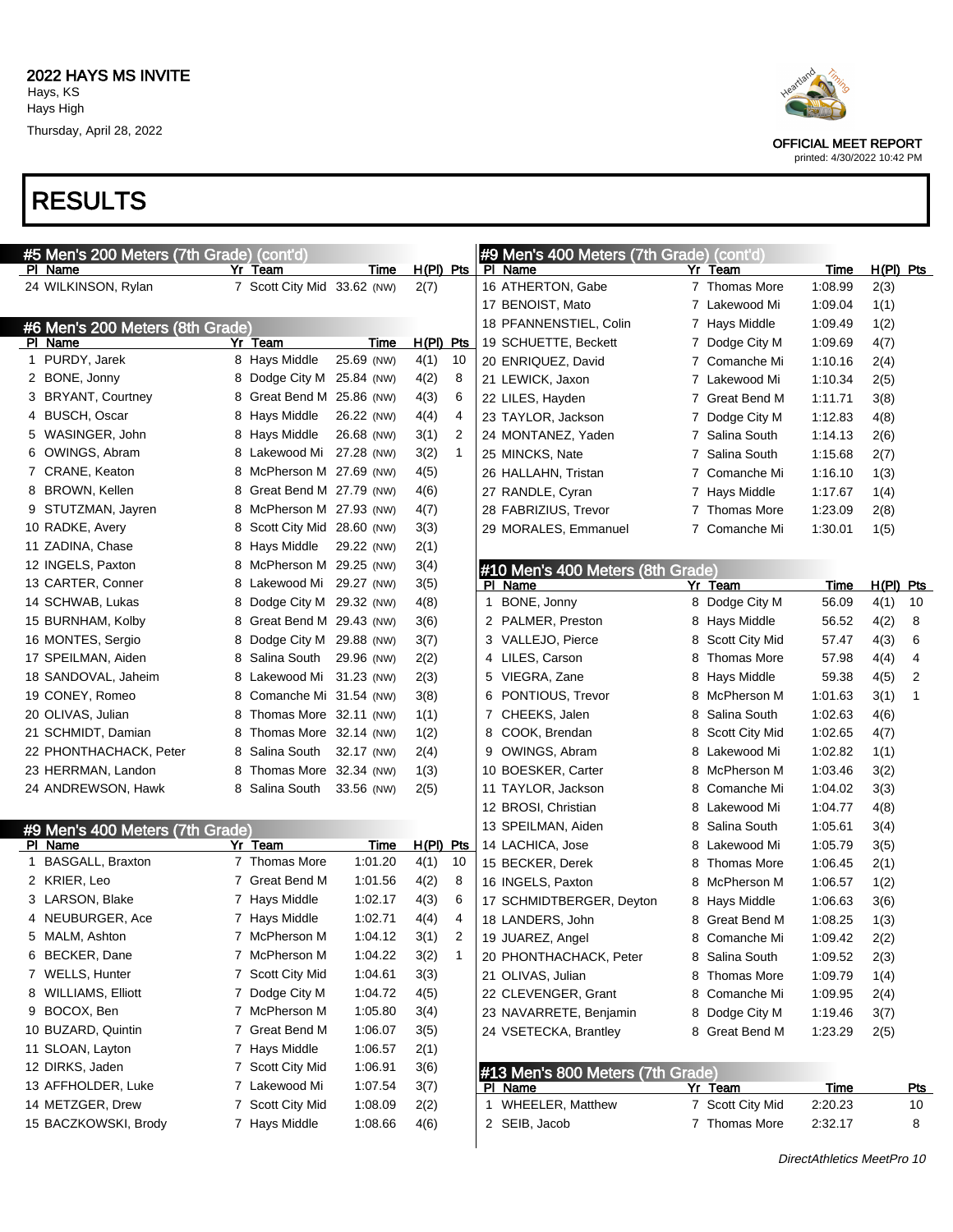# RESULTS

| #13 Men's 800 Meters (7th Grade) (cont'd) |                                    |                    |              | #14 Men's 800 Meters (8th Grade) (cont'd)    |                         |                    |            |
|-------------------------------------------|------------------------------------|--------------------|--------------|----------------------------------------------|-------------------------|--------------------|------------|
| PI Name                                   | Yr Team                            | Time               | Pts          | PI Name                                      | Yr Team                 | Time               | <u>Pts</u> |
| 3 EITEL, Trey                             | 7 Scott City Mid                   | 2:34.01            | 6            | 21 MORALES, Manny                            | 8 McPherson M           | 2:43.08            |            |
| 4 LEIKER, Logan                           | 7 Hays Middle                      | 2:35.59            | 4            | 22 ALVARADO, Ryan                            | 8 Comanche Mi           | 2:47.34            |            |
| 5 DREILING, Eli                           | 7 Hays Middle                      | 2:36.43            | 2            | 23 NEHLS, lan                                | <b>Thomas More</b><br>8 | 2:47.55            |            |
| 6 YOUNG, Charlie                          | 7 Lakewood Mi                      | 2:37.06            | $\mathbf{1}$ | 24 CUSTER, Xander                            | 8 Hays Middle           | 2:47.91            |            |
| 7 CALLAHAN, Rhyne                         | 7 Lakewood Mi                      | 2:38.07            |              | 25 BAUER, Miles                              | 8 McPherson M           | 3:10.26            |            |
| 8 AFFHOLDER, Luke                         | 7 Lakewood Mi                      | 2:39.26            |              |                                              |                         |                    |            |
| 9 COOPER, Cole                            | 7 McPherson M                      | 2:39.96            |              | #17 Men's 1600 Meters (7th Grade)            |                         |                    |            |
| 10 RICHTER, Kaito                         | 7 Great Bend M                     | 2:44.07            |              | PI Name                                      | Yr Team                 | Time               | Pts        |
| 11 KRANNAWITTER, Sam                      | 7 Thomas More                      | 2:44.84            |              | GAMEZ, Gerardo<br>1                          | 7 Dodge City M          | 5:10.53            | 10         |
| 12 BOCOX, Ben                             | 7 McPherson M                      | 2:45.59            |              | 2 SEIB, Jacob                                | 7 Thomas More           | 5:31.62            | 8          |
| 13 MARTIN, Jackson                        | 7 McPherson M                      | 2:45.92            |              | 3 LEIKER, Logan                              | 7 Hays Middle           | 5:33.71            | 6          |
| 14 BAIN, Isaac                            | 7 Scott City Mid                   | 2:46.50            |              | 4 YOUNG, Charlie                             | 7 Lakewood Mi           | 5:40.29            | 4          |
| 15 KITCHENER, Jaxton                      | 7 Salina South                     | 2:48.03            |              | 5 RICHTER, Kaito                             | Great Bend M            | 5:43.60            | 2          |
| 16 BURRILO, Julian                        | 7 Dodge City M                     | 2:50.52            |              | 6 COOPER, Cole                               | 7 McPherson M           | 5:43.95            | 1          |
| 17 MARTINEZ, Chance                       | 7 Salina South                     | 2:51.33            |              | 7 DREILING, Eli                              | 7 Hays Middle           | 5:50.66            |            |
| 18 FULLER, Joseph                         | 7 Hays Middle                      | 2.53.06            |              | 8 MARTIN, Jackson                            | 7 McPherson M           | 5:51.50            |            |
| 19 DUMLER, Bryson                         | 7 Hays Middle                      | 2:53.75            |              | 9 DUMLER, Bryson                             | 7 Hays Middle           | 5:53.41            |            |
| 20 LEONARD, Jaxson                        | 7 Salina South                     | 2:57.38            |              | 10 BAIN, Isaac                               | 7 Scott City Mid        | 5:54.33            |            |
| 21 HALLAHN, Tristan                       | 7 Comanche Mi                      | 2:59.88            |              | 11 LEONARD, Jaxson                           | 7 Salina South          | 5:55.36            |            |
| 22 MARINTZER, Mattias                     | 7 Thomas More                      | 3:00.58            |              | 12 MARTINEZ, Chance                          | 7 Salina South          | 5:55.39            |            |
| 23 GALVEZ, Alex                           | 7 Great Bend M                     | 3:01.13            |              | 13 HUSEMAN, Jonathan                         | 7 Lakewood Mi           | 6:02.94            |            |
| 24 LOERA CANALES, Juan                    | 7 Great Bend M                     | 3:09.98            |              | 14 KITCHENER, Jaxton                         | 7 Salina South          | 6:03.69            |            |
| GAMEZ, Gerardo                            | 7 Dodge City M                     | DQ                 |              | 15 DAY, Isaac                                | 7 Scott City Mid        | 6:07.92            |            |
|                                           |                                    |                    |              | 16 MEZA, Junior                              | 7 Scott City Mid        | 6:07.96            |            |
| #14 Men's 800 Meters (8th Grade)          |                                    |                    |              | 17 VELASCO, Santiago                         | 7 Comanche Mi           | 6:15.70            |            |
| PI Name                                   | Yr Team                            | <b>Time</b>        | Pts          | 18 MCWHORTER, Jeremiah                       | 7 Lakewood Mi           | 6:18.98            |            |
| 1 JOHN, Kade                              | 8 Scott City Mid                   | 2:19.57            | 10           | 19 MARINTZER, Mattias                        | 7 Thomas More           | 6:22.28            |            |
| 2 HOLSTEIN, Brodie                        | 8 Scott City Mid                   | 2:22.75            | 8            | 20 GALVEZ, Alex                              | 7 Great Bend M          | 6:23.28            |            |
| 3 LILES, Carson                           | 8 Thomas More                      | 2:23.50            | 6            | 21 STALEY-HERMAN, Brayden                    | 7 Thomas More           | 6:44.80            |            |
| 4 JORGE, Demetrio                         | 8 Dodge City M                     | 2:28.31            | 4            | 22 LOERA CANALES, Juan                       | 7 Great Bend M          | 6:56.81            |            |
| 5 STROUP, Tavon                           | 8 Great Bend M                     | 2:28.57            | 2            |                                              |                         |                    |            |
| 6 BREIT, Connor                           |                                    | 2:28.95            | 1            |                                              |                         |                    |            |
|                                           | 8 Thomas More                      |                    |              |                                              |                         |                    |            |
| 7 MUEHLER, Caleb                          | 8 McPherson M                      | 2:29.32            |              | #18 Men's 1600 Meters (8th Grade)<br>PI Name | Yr Team                 | Time               | <u>Pts</u> |
| 8 AUTRY, Gabriel                          | 8 Salina South                     | 2:30.50            |              | BERGNER, Peyton<br>1                         | 8 Scott City Mid        | 5:15.42            | 10         |
|                                           |                                    | 2:30.59            |              | 2 LILES, Carson                              | 8 Thomas More           | 5:18.12            | 8          |
| 9 PHELPS, Mason                           | 8 Dodge City M<br>8<br>Lakewood Mi |                    |              | 3 MUEHLER, Caleb                             | 8 McPherson M           | 5:18.17            | 6          |
| 10 HOULTBERG, Emery<br>11 TAYLOR, Jackson | 8 Comanche Mi                      | 2:30.72<br>2:31.94 |              | 4 JORGE, Demetrio                            | Dodge City M<br>8       | 5:26.60            | 4          |
| 12 FRANK, Trenton                         | 8 Scott City Mid                   |                    |              | 5 WREN, Kasten                               | Scott City Mid<br>8     | 5:28.81            | 2          |
| 13 PAYNE, Tommy                           | 8 Lakewood Mi                      | 2:34.15            |              | 6 BREIT, Connor                              | 8<br>Thomas More        | 5:37.73            | 1          |
| 14 SCHMIDTBERGER, Deyton                  |                                    | 2:37.10            |              | 7 MORENO, Elian                              | Salina South<br>8       | 5:42.36            |            |
|                                           | 8 Hays Middle                      | 2:38.32            |              | 8 PHELPS, Mason                              | Dodge City M<br>8       | 5:43.43            |            |
| 15 STIEBEN, Brett                         | 8 Hays Middle                      | 2:38.60            |              | 9 LACHICA, Jose                              | Lakewood Mi<br>8.       | 5:45.65            |            |
| 16 HUFFMAN, Landon                        | 8 Salina South                     | 2:39.40            |              | 10 RADKE, Avery                              | 8<br>Scott City Mid     | 5:47.02            |            |
| 17 MORENO, Elian                          | 8 Salina South                     | 2:40.43            |              | 11 MORALES, Manny                            | McPherson M<br>8        |                    |            |
| 18 LIND, Grady                            | 8 Hays Middle                      | 2:40.83            |              | 12 COLE, Gannon                              | Lakewood Mi<br>8        | 5:51.84<br>5:53.83 |            |
| 19 JUAREZ, Angel<br>20 RAMIREZ, Ismael    | 8 Comanche Mi<br>8 Great Bend M    | 2:41.66<br>2:42.85 |              | 13 HUFFMAN, Landon                           | 8<br>Salina South       | 5:55.24            |            |



OFFICIAL MEET REPORT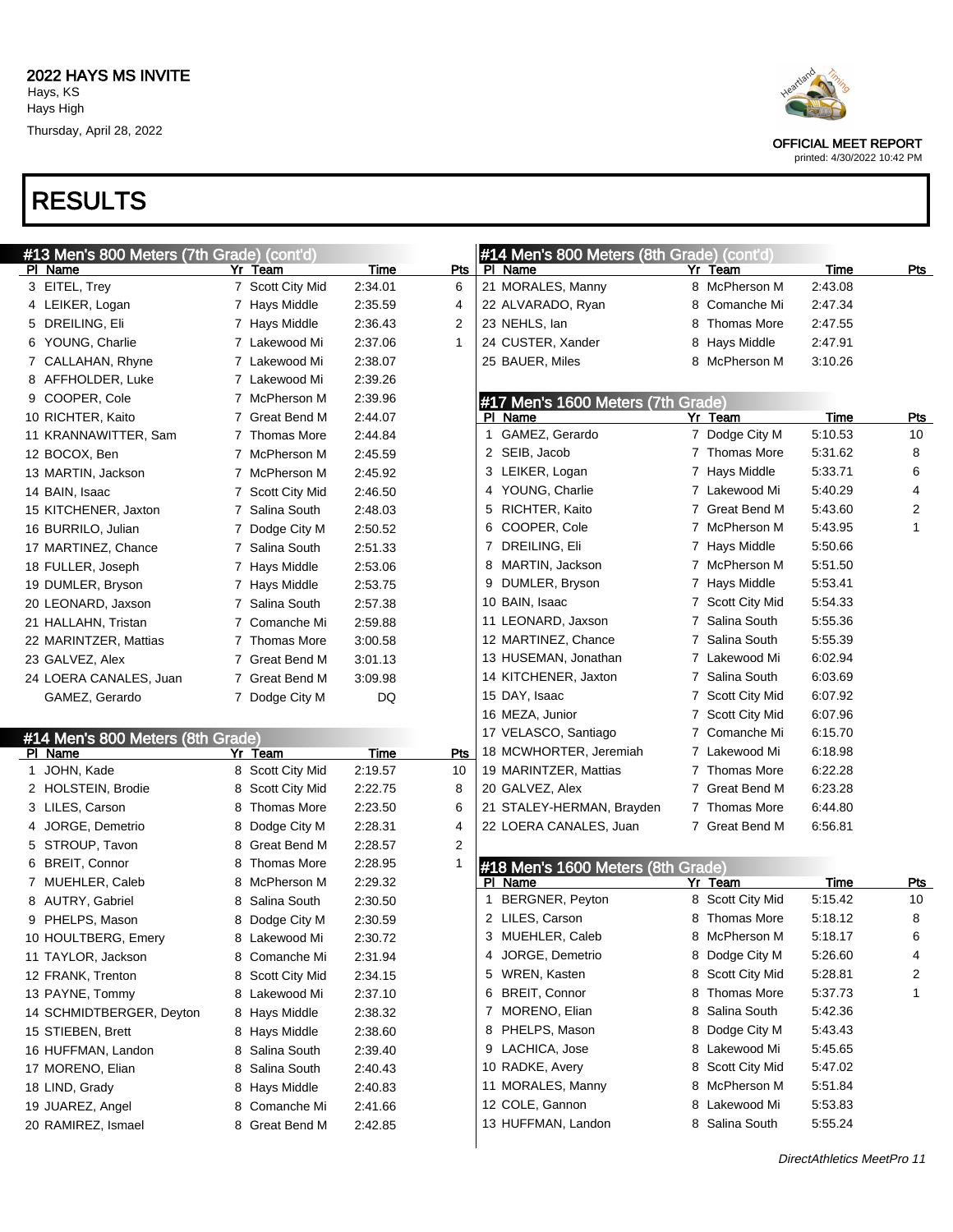

| #18 Men's 1600 Meters (8th Grade) (cont'd)           |                             |             |             |              |              | #24 Men's 100m Hurdles (8th Grade) (cont'd)          |    |                             |            |             |                        |    |
|------------------------------------------------------|-----------------------------|-------------|-------------|--------------|--------------|------------------------------------------------------|----|-----------------------------|------------|-------------|------------------------|----|
| PI Name                                              | Yr Team                     | Time        |             | Pts          |              | PI Name                                              |    | Yr Team                     |            | Time        | $H(PI)$ Pts            |    |
| 14 RAMIREZ, Ismael                                   | 8 Great Bend M              | 6:03.00     |             |              |              | 5 REVES, Cooper                                      |    | 8 McPherson M 16.50 (NW)    |            |             | 3(5)                   | 2  |
| 15 DETRICH, Ethan                                    | 8 Great Bend M              | 6:18.88     |             |              |              | 6 HILEMAN, Jude                                      |    | 8 Hays Middle               | 16.98 (NW) |             | 2(1)                   | 1  |
| 16 DICKMAN, Zecharia                                 | 8 Thomas More               | 6:29.49     |             |              |              | 7 OWINGS, Abram                                      |    | 8 Lakewood Mi 17.14 (NW)    |            |             | 2(2)                   |    |
| 17 BAUER, Miles                                      | 8 McPherson M               | 6:34.66     |             |              |              | 8 COUCHMAN, Cayden                                   | 8. | Scott City Mid 17.29 (NW)   |            |             | 3(6)                   |    |
| 18 COVENEY, Dylan                                    | 8 Hays Middle               | 6:40.58     |             |              |              | 9 MCCOTTRY, Timothy                                  |    | 8 Hays Middle               | 17.52 (NW) |             | 2(3)                   |    |
| 19 CHANCE, Malachi                                   | 8 Hays Middle               | 6:44.99     |             |              |              | 10 MUEHLER, Caleb                                    |    | 8 McPherson M 17.66 (NW)    |            |             | 2(4)                   |    |
| HEILMAN, Max                                         | 8 Great Bend M              | <b>DNF</b>  |             |              |              | 11 PALACIOS, Rodrigo                                 |    | Salina South                | 18.19 (NW) |             | 3(7)                   |    |
|                                                      |                             |             |             |              |              | 12 SZYNDLAR, Jakub                                   |    | Salina South                | 18.63 (NW) |             | 2(5)                   |    |
| #21 Men's 3200 Meters (8th Grade)                    |                             |             |             |              |              | 13 SCHMITZ, Jake                                     |    | 8 Lakewood Mi               | 18.98 (NW) |             | 1(1)                   |    |
| PI Name                                              | Yr Team                     | <b>Time</b> |             | <b>Pts</b>   |              | 14 BECKER, Derek                                     | 8  | Thomas More 19.35 (NW)      |            |             | 1(2)                   |    |
| 1 WEBB, Kyler                                        | 8 Salina South              | 11:29.69    |             | 10           |              | 15 DEVOE, Gavin                                      |    | 8 Lakewood Mi 19.39 (NW)    |            |             | 1(3)                   |    |
| 2 STROUP, Tavon                                      | 8 Great Bend M              | 11:32.04    |             | 8            |              | 16 COLE, Hunter                                      | 8  | Salina South                | 20.37 (NW) |             | 2(6)                   |    |
| 3 WREN, Kasten                                       | 8 Scott City Mid            | 11:46.03    |             | 6            |              | 17 LIND, Grady                                       |    | 8 Hays Middle               | 20.68 (NW) |             | 1(4)                   |    |
| 4 PAYNE, Tommy                                       | 8 Lakewood Mi               | 12:12.11    |             | 4            |              | 18 COVENEY, Dylan                                    |    | 8 Hays Middle               | 20.70 (NW) |             | 1(5)                   |    |
| 5 SOMERS, Ethan                                      | 8 Great Bend M              | 12:22.49    |             | 2            |              | 19 UNRUH, Brogan                                     |    | 8 Great Bend M 21.72 (NW)   |            |             | 1(6)                   |    |
| 6 DICKMAN, Zecharia                                  | 8 Thomas More               | 13:20.54    |             | 1            |              |                                                      |    |                             |            |             |                        |    |
| 7 MORRIS, Tayton                                     | 8 Lakewood Mi               | 13:31.12    |             |              |              | #27 Men's 200m Hurdles (7th Grade)                   |    |                             |            |             |                        |    |
| 8 FRIESEN, Kayden                                    | 8 McPherson M               | 13:51.83    |             |              |              | PI Name                                              |    | Yr Team                     |            | Time        | H(PI) Pts              |    |
| 9 VSETECKA, Brantley                                 | 8 Great Bend M              | 13:59.28    |             |              | 1            | GARCIA, Alex                                         |    | 7 Lakewood Mi               | 32.16 (NW) |             | 3(1)                   | 10 |
| 10 CHANCE, Malachi                                   | 8 Hays Middle               | 13:59.88    |             |              |              | 2 PROUGH, Aaron                                      |    | 7 Lakewood Mi 33.74 (NW)    |            |             | 3(2)                   | 8  |
|                                                      |                             |             |             |              |              | 3 ROBERTS, Andrue                                    |    | 7 Lakewood Mi 34.20 (NW)    |            |             | 1(1)                   | 6  |
| #23 Men's 100m Hurdles (7th Grade)                   |                             |             |             |              |              | 4 PATEL, Ari                                         |    | 7 Thomas More 35.10 (NW)    |            |             | 3(3)                   | 4  |
| PI Name                                              | Yr Team                     | Time        | $H(PI)$ Pts |              |              | 5 LEIKER, Channing                                   |    | 7 Hays Middle               | 35.11 (NW) |             | 3(4)                   | 2  |
| 1 HENLEY, Kobie                                      | 7 Salina South              | 17.29 (NW)  | 3(1)        | 10           |              | 6 MINCKS, Nate                                       |    | Salina South                | 35.73 (NW) |             | 3(5)                   | 1  |
| 2 METZGER, Drew                                      | 7 Scott City Mid 18.67 (NW) |             | 3(2)        | 8            |              | 7 HOLINDE, Corbyn                                    |    | Great Bend M 35.76 (NW)     |            |             | 3(6)                   |    |
| 3 PATEL, Ari                                         | 7 Thomas More 19.21 (NW)    |             | 3(3)        | 6            |              | 8 NUSS, Ashton                                       |    | McPherson M 36.35 (NW)      |            |             | 2(1)                   |    |
| 4 ALBERS, Brogan                                     | 7 Hays Middle               | 19.26 (NW)  | 2(1)        | 4            |              | 9 MORAN, Isaac                                       |    | Salina South                | 36.78 (NW) |             | 2(2)                   |    |
| 5 MARINTZER, Mattias                                 | 7 Thomas More 19.34 (NW)    |             | 3(4)        | 2            |              | 10 ATHERTON, Gabe                                    |    | Thomas More 37.36 (NW)      |            |             | 3(7)                   |    |
| 6 FEIL, Keaton                                       | 7 Lakewood Mi               | 19.89 (NW)  | 1(1)        | $\mathbf{1}$ |              | 11 MILLER, Mason                                     |    | McPherson M 38.60 (NW)      |            |             | 2(3)                   |    |
| 7 HOLLE, Holden                                      | 7 Salina South              | 20.00 (NW)  | 3(5)        |              |              | 12 FROESCHNER, Porter                                |    | Comanche Mi 38.91 (NW)      |            |             | 1(2)                   |    |
| 8 LEIKER, Channing                                   | 7 Hays Middle               |             |             |              |              |                                                      |    |                             |            |             |                        |    |
|                                                      |                             | 20.16 (NW)  | 2(2)        |              |              | 13 MEITNER, Charlie                                  |    | Thomas More 39.05 (NW)      |            |             |                        |    |
| 9 HOLINDE, Corbyn                                    | 7 Great Bend M 20.21 (NW)   |             | 3(6)        |              |              | 14 EISENHOWER, Easton                                |    | Scott City Mid 39.39 (NW)   |            |             | 2(4)                   |    |
| 10 NUSS, Ashton                                      | 7 McPherson M 20.21 (NW)    |             | 3(7)        |              |              |                                                      |    | 7 Salina South              | DNF (NW)   |             | 1(3)<br>$\overline{a}$ |    |
| 11 ROBERTS, Andrue                                   | 7 Lakewood Mi 20.46 (NW)    |             | 2(3)        |              |              | JACOBS, Jace                                         |    |                             |            |             |                        |    |
| 12 MILLER, Mason                                     | 7 McPherson M 20.49 (NW)    |             | 2(4)        |              |              |                                                      |    |                             |            |             |                        |    |
| 13 MINCKS, Nate                                      | 7 Salina South 20.58 (NW)   |             | 2(5)        |              |              | #28 Men's 200m Hurdles (8th Grade)<br><u>ri Name</u> |    | <u>Yr Team</u>              |            |             |                        |    |
| 14 FULLER, Conner                                    | 7 Lakewood Mi 20.68 (NW)    |             | 2(6)        |              | $\mathbf{1}$ | PALMER, Preston                                      |    | 8 Hays Middle               | 28.28 (NW) | <u>Time</u> | $H(PI)$ Pts<br>3(1)    | 10 |
| 15 MEITNER, Charlie                                  | 7 Thomas More 21.87 (NW)    |             | 1(2)        |              |              | 2 MINTON, Daxton                                     |    | 8 Great Bend M 29.16 (NW)   |            |             |                        | 8  |
| 16 FROESCHNER, Porter                                | 7 Comanche Mi 22.21 (NW)    |             | 1(3)        |              |              | 3 PREMER, Ian                                        |    | 8 Great Bend M 29.85 (NW)   |            |             | 3(2)                   | 6  |
| 17 MORALES, Emmanuel                                 | 7 Comanche Mi 22.53 (NW)    |             | 1(4)        |              |              | 4 REVES, Cooper                                      |    | 8 McPherson M 30.11 (NW)    |            |             | 3(3)<br>3(4)           | 4  |
|                                                      |                             |             |             |              | 5            | COUCHMAN, Cayden                                     |    | 8 Scott City Mid 30.91 (NW) |            |             | 2(1)                   | 2  |
|                                                      |                             |             |             |              | 6            | HILEMAN, Jude                                        |    | 8 Hays Middle               | 31.89 (NW) |             | 2(2)                   | 1  |
| #24 Men's 100m Hurdles (8th Grade)<br><u>PI Name</u> | Yr Team                     | <b>Time</b> | H(PI) Pts   |              |              | 7 MCCOTTRY, Timothy                                  |    | 8 Hays Middle               | 31.92 (NW) |             | 2(3)                   |    |
| 1 MINTON, Daxton                                     | 8 Great Bend M 14.58 (NW)   |             | 3(1)        | 10           |              | 8 MOHAMMED, Yaasir                                   |    | 8 Comanche Mi 32.04 (NW)    |            |             |                        |    |
| 2 PREMER, lan                                        | 8 Great Bend M 15.63 (NW)   |             | 3(2)        | 8            |              | 9 PALACIOS, Rodrigo                                  |    | 8 Salina South              | 32.08 (NW) |             | 3(5)                   |    |
| 3 PALMER, Preston                                    | 8 Hays Middle               | 15.83 (NW)  | 3(3)        | 6            |              | 10 CRANE, Keaton                                     |    | 8 McPherson M 32.66 (NW)    |            |             | 2(4)<br>2(5)           |    |



printed: 4/30/2022 10:42 PM

DirectAthletics MeetPro 12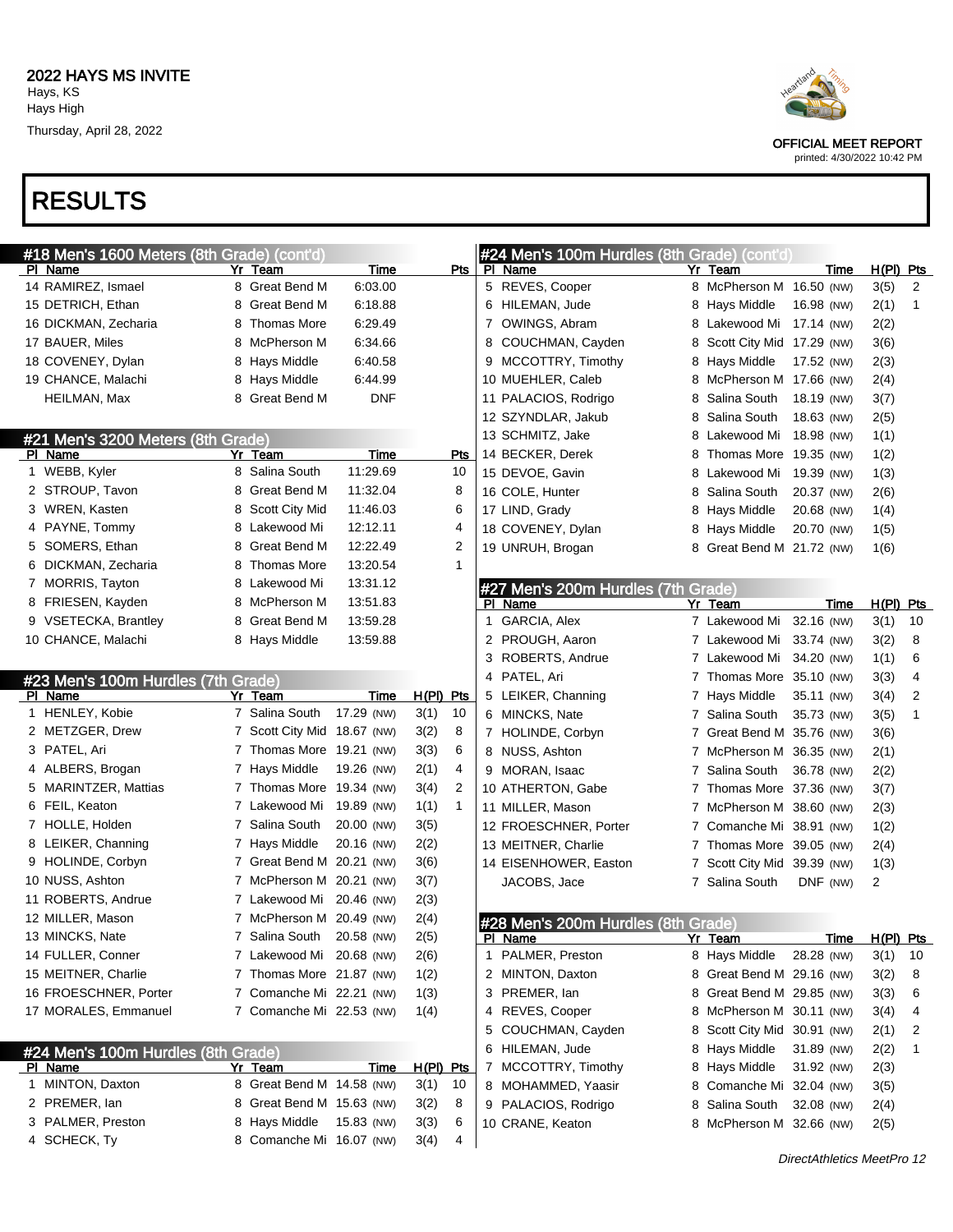# RESULTS

| #28 Men's 200m Hurdles (8th Grade) (cont'd)     |                           |            |             |              |   | #35 Men's 4 x 200m Relay (8th Grade)       |             |              |
|-------------------------------------------------|---------------------------|------------|-------------|--------------|---|--------------------------------------------|-------------|--------------|
| PI Name                                         | Yr Team                   | Time       |             | $H(PI)$ Pts  |   | PI Team                                    | <b>Time</b> | Pts          |
| 11 SMITH, Jeremiah                              | 8 Lakewood Mi 32.77 (NW)  |            | 2(6)        |              |   | 1 Hays Middle School (A)                   | 1:42.81     | 10           |
| 12 GARCIA, Armando                              | 8 Comanche Mi 33.00 (NW)  |            | 3(6)        |              |   | 2 McPherson Middle School (A)              | 1:45.51     | 8            |
| 13 SZYNDLAR, Jakub                              | 8 Salina South            | 33.35 (NW) | 1(1)        |              |   | 3 Lakewood Middle School (A)               | 1:45.86     | 6            |
| 14 BOESKER, Carter                              | 8 McPherson M 33.43 (NW)  |            | 2(7)        |              |   | 4 Scott City Middle School (A)             | 1:50.38     | 4            |
| 15 MCMURRAY, Angel                              | 8 Lakewood Mi 34.49 (NW)  |            | 1(2)        |              |   | 5 Comanche Middle School (A)               | 1:56.40     | 2            |
| 16 SANDOVAL, Jaheim                             | 8 Lakewood Mi 35.24 (NW)  |            | 1(3)        |              |   | 6 Thomas More Prep-Marian Middle S (A)     | 1:59.10     | $\mathbf{1}$ |
| 17 UNRUH, Brogan                                | 8 Great Bend M 36.34 (NW) |            | 1(4)        |              |   | Salina South Middle School (A)             | DQ          |              |
| 18 COVENEY, Dylan                               | 8 Hays Middle             | 36.70 (NW) | 1(5)        |              |   |                                            |             |              |
| 19 PHONTHACHACK, Peter                          | 8 Salina South            | 37.97 (NW) | 1(6)        |              |   | #39 Men's 4 x 400m Relay (7th Grade)       |             |              |
|                                                 |                           |            |             |              |   | PI Team                                    | Time        | Pts          |
| #32 Men's 4 x 100m Relay (7th Grade)            |                           |            |             |              |   | 1 Thomas More Prep-Marian Middle S (A)     | 4:15.32     | 10           |
| PI Team                                         |                           | Time       | $H(PI)$ Pts |              |   | 2 Scott City Middle School (A)             | 4:16.32     | 8            |
| 1 Thomas More Prep-Marian Middle S (A)          |                           | 51.14      | 2(1)        | 10           |   | 3 Great Bend Middle School (A)             | 4:29.23     | 6            |
| 2 McPherson Middle School (A)                   |                           | 51.26      | 2(2)        | 8            |   | 4 McPherson Middle School (A)              | 4:36.17     | 4            |
| 3 Salina South Middle School (A)                |                           | 52.35      | 2(3)        | 6            |   | 5 Hays Middle School (A)                   | 4:36.55     | 2            |
| 4 Scott City Middle School (A)                  |                           | 52.39      | 1(1)        | 4            |   | 6 Lakewood Middle School (A)               | 4:42.79     | 1            |
| 5 Hays Middle School (A)                        |                           | 52.69      | 2(4)        | 2            |   | 7 Dodge City Middle School (A)             | 4:43.26     |              |
| 6 Great Bend Middle School (A)                  |                           | 55.01      | 2(5)        | 1            |   | 8 Salina South Middle School (A)           | 5:13.95     |              |
| 7 Dodge City Middle School (A)                  |                           | 55.12      | 1(2)        |              |   | 9 Comanche Middle School (A)               | 5:47.56     |              |
| 8 Lakewood Middle School (A)                    |                           | 55.32      | 1(3)        |              |   |                                            |             |              |
| 9 Comanche Middle School (A)                    |                           | 56.64      | 1(4)        |              |   | #40 Men's 4 x 400m Relay (8th Grade)       |             |              |
|                                                 |                           |            |             |              |   | PI Team                                    | Time        | Pts          |
| #31 Men's 4 x 100m Relay (8th Grade)            |                           |            |             |              | 1 | Scott City Middle School (A)               | 3:58.70     | 10           |
| PI Team                                         |                           | Time       |             | Pts          |   | 2 Salina South Middle School (A)           | 4:01.27     | 8            |
| 1 Great Bend Middle School (A)                  |                           | 48.77      |             | 10           |   | 3 Hays Middle School (A)                   | 4:15.44     | 6            |
| 2 Hays Middle School (A)                        |                           | 48.97      |             | 8            |   | 4 Dodge City Middle School (A)             | 4:18.30     | 4            |
| 3 Lakewood Middle School (A)                    |                           | 49.10      |             | 6            |   | 5 McPherson Middle School (A)              | 4:18.94     | 2            |
| 4 McPherson Middle School (A)                   |                           | 50.19      |             | 4            |   | 6 Lakewood Middle School (A)               | 4:19.40     | 1            |
| 5 Salina South Middle School (A)                |                           | 50.95      |             | 2            |   | 7 Comanche Middle School (A)               | 4:32.40     |              |
| 6 Scott City Middle School (A)                  |                           | 53.07      |             | $\mathbf{1}$ |   | 8 Thomas More Prep-Marian Middle S (A)     | 4:33.01     |              |
| 7 Comanche Middle School (A)                    |                           | 53.24      |             |              |   | 9 Great Bend Middle School (A)             | 4:51.09     |              |
| 8 Thomas More Prep-Marian Middle S (A)          |                           | 55.34      |             |              |   |                                            |             |              |
|                                                 |                           |            |             |              |   |                                            |             |              |
|                                                 |                           |            |             |              |   | #113 Men's 800m SMR (7th Grade)<br>PI Team | <b>Time</b> | <u>Pts</u>   |
| #36 Men's 4 x 200m Relay (7th Grade)<br>PI Team |                           | Time       |             | <u>Pts</u>   |   | 1 McPherson Middle School (A)              | 2:05.90     | 10           |
| 1 Salina South Middle School (A)                |                           | 1:51.57    |             | 10           |   | 2 Scott City Middle School (A)             | 2:05.93     | 8            |
| 2 McPherson Middle School (A)                   |                           | 1:55.56    |             | 8            |   | 3 Hays Middle School (A)                   | 2:09.56     | 6            |
| 3 Hays Middle School (A)                        |                           | 1:56.47    |             | 6            |   | 4 Thomas More Prep-Marian Middle S (A)     | 2:13.11     | 4            |
| 4 Thomas More Prep-Marian Middle S (A)          |                           | 1:58.14    |             |              |   | 5 Lakewood Middle School (A)               | 2:16.13     |              |
|                                                 |                           |            |             | 4            |   |                                            |             | 2            |
| 5 Great Bend Middle School (A)                  |                           | 2:01.76    |             | 2            |   | 6 Comanche Middle School (A)               | 2:16.84     | 1            |
| 6 Scott City Middle School (A)                  |                           | 2:02.66    |             | $\mathbf{1}$ |   | 7 Salina South Middle School (A)           | 2:18.23     |              |
| 7 Lakewood Middle School (A)                    |                           | 2:04.44    |             |              |   |                                            |             |              |
| 8 Comanche Middle School (A)                    |                           | 2:08.71    |             |              |   | #114 Men's 800m SMR (8th Grade)            |             |              |
|                                                 |                           |            |             |              |   | PI Team                                    | <b>Time</b> | <u>Pts</u>   |
|                                                 |                           |            |             |              |   | 1 Salina South Middle School (A)           | 1:57.21     | 10           |
|                                                 |                           |            |             |              |   | 2 Comanche Middle School (A)               | 1:57.86     | 8            |
|                                                 |                           |            |             |              |   | 3 Scott City Middle School (A)             | 1:59.32     | 6            |



OFFICIAL MEET REPORT

printed: 4/30/2022 10:42 PM

DirectAthletics MeetPro 13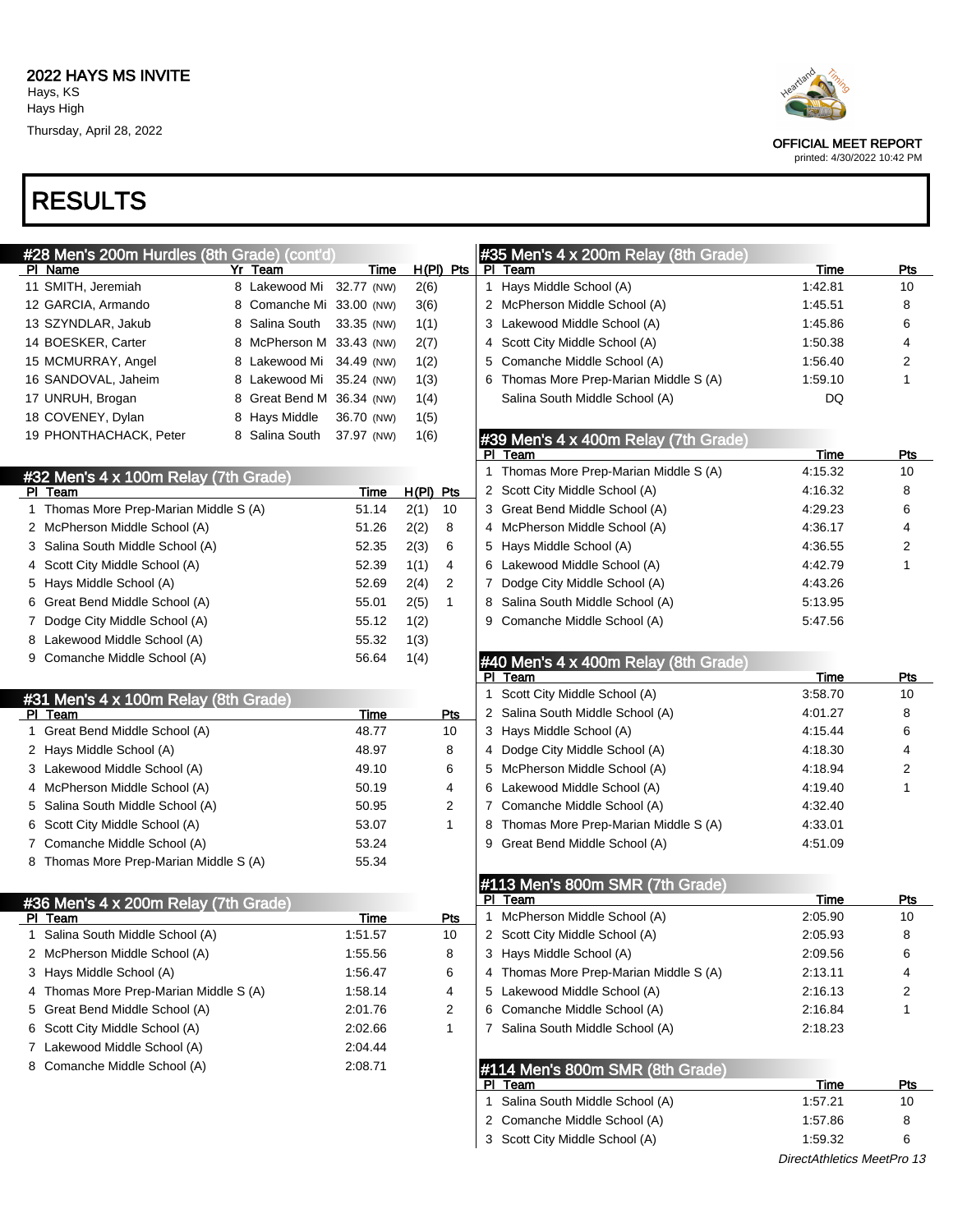Thursday, April 28, 2022



#### OFFICIAL MEET REPORT

printed: 4/30/2022 10:42 PM

| #114 Men's 800m SMR (8th Grade) (cont'd) |                        |                | #47 Men's High Jump (8th Grade) (cont'd) |                                        |            |
|------------------------------------------|------------------------|----------------|------------------------------------------|----------------------------------------|------------|
| PI Team                                  | Time                   | <u>Pts</u>     | PI Name                                  | Yr Team<br>Mark                        | <u>Pts</u> |
| 4 Hays Middle School (A)                 | 1:59.33                | 4              | 16 CRANE, Keaton                         | 8 McPherson M4' 6"                     |            |
| 5 McPherson Middle School (A)            | 2:00.42                | 2              | RAMIREZ, Ismael                          | 8 Great Bend MNH                       |            |
| 6 Lakewood Middle School (A)             | 2:02.63                | 1              | ANDREWSON, Hawk                          | 8 Salina South NH                      |            |
| 7 Great Bend Middle School (A)           | 2:11.28                |                | <b>BECKER, Derek</b>                     | 8 Thomas MoreNH                        |            |
|                                          |                        |                | PROUGH, William                          | 8 Lakewood Mi NH                       |            |
| #48 Men's High Jump (7th Grade)          |                        |                | DELGADO, Jesus                           | 8 Salina South NH                      |            |
| PI Name                                  | Yr Team<br><b>Mark</b> | <b>Pts</b>     | SCHMIDTBERGER, Deyton                    | 8 Hays Middle NH                       |            |
| 1 SEIB, Jacob                            | 7 Thomas More5' 2"     | 10             | BERGNER, Peyton                          | 8 Scott City MidNH                     |            |
| 2 KIRK, Savion                           | 7 Comanche Mi5' 2"     | 8              | SCHWAB, Lukas                            | 8 Dodge City M NH                      |            |
| 3 TAYLOR, Jackson                        | 7 Dodge City M 4' 8"   | 6              |                                          |                                        |            |
| 4 SCHUETTE, Beckett                      | 7 Dodge City M 4' 8"   | 4              | #51 Men's Pole Vault (7th Grade)         |                                        |            |
| 5 OLMSTEAD, Kolby                        | 7 Thomas More4' 8"     | $\overline{2}$ | PI Name                                  | Yr Team<br><b>Mark</b>                 | <b>Pts</b> |
| 6 PATEL, Ari                             | 7 Thomas More4' 6"     | $\mathbf{1}$   | BAALMANN, Logan<br>$\mathbf{1}$          | 7 Thomas More 10' 0"                   | 10         |
| 7 LEMBRIGHT, Cru                         | 7 Dodge City M 4' 6"   |                | 2 GERSTNER, Max                          | 7 Thomas More8' 6"                     | 8          |
| 7 DAY, Isaac                             | 7 Scott City Mid4' 6"  |                | 3 WILLIAMS, Elliott                      | 7 Dodge City M 8' 0"                   | 6          |
| 9 DIRKS, Jaden                           | 7 Scott City Mid4' 6"  |                | 4 PFANNENSTIEL, Brant                    | 7 Hays Middle 8'0"                     | 4          |
| 10 PEARCY, Nolan                         | 7 McPherson M4' 6"     |                | 5 VELASCO, Santiago                      | 7 Comanche Mi7' 6"                     | 1.5        |
| 11 KRIER, Leo                            | 7 Great Bend M4' 4"    |                | STEIN, Blake<br>5                        | 7 Great Bend M7' 6"                    | 1.5        |
| 12 RICHTER, Kaito                        | 7 Great Bend M4' 4"    |                | 7 BACZKOWSKI, Brody                      | 7 Hays Middle 7'6"                     |            |
| WOOD, Jesse                              | 7 Salina South FOUL    |                | 9 WILKINSON, Rylan                       | 7 Scott City Mid7' 6"                  |            |
| ESPADA, Juliean                          | 7 Lakewood Mi FOUL     |                | 8 WHEELER, Matthew                       | 7 Scott City Mid7' 6"                  |            |
| <b>FULLER, Conner</b>                    | 7 Lakewood Mi FOUL     |                | 10 BURRILO, Julian                       | 7 Dodge City M 6' 6"                   |            |
| <b>BREEDEN, Wyatt</b>                    | 7 Salina South FOUL    |                | SONDAY, Ethan                            | 7 Comanche MiNH                        |            |
| PROUGH, Aaron                            | 7 Lakewood Mi FOUL     |                | FROESCHNER, Porter                       | 7 Comanche MiNH                        |            |
| MEZA, Junior                             | 7 Scott City MidFOUL   |                |                                          |                                        |            |
| MILLER, Donte                            | 7 Salina South FOUL    |                | #52 Men's Pole Vault (8th Grade)         |                                        |            |
|                                          |                        |                | PI Name                                  | Yr Team<br>Mark                        | Pts        |
| #47 Men's High Jump (8th Grade)          |                        |                | 1 LILES, Carson                          | 8 Thomas More 11' 0"                   | 10         |
| PI Name                                  | Yr Team<br>Mark        | Pts            | 2 SCHECK, Ty                             | 8 Comanche Mi9' 6"                     | 8          |
| 1 PURDY, Jarek                           | 8 Hays Middle 5' 6"    | 10             | 3 LIND, Holden                           | 8 Hays Middle 9'6"                     | 6          |
| 2 PYLE, Jett                             | 8 McPherson M5' 6"     | 8              | 4 WIEBE, Kevin                           | 8 Scott City Mid9' 0"                  | 4          |
| 3 INGELS, Paxton                         | 8 McPherson M5' 4"     | 6              | 5 GARCIA, Armando                        | 8 Comanche Mi8' 6"                     | 1.5        |
| 4 COOK, Brendan                          | 8 Scott City Mid5' 2"  | 4              | 5 FLASKA, Karsen                         | 8 Hays Middle 8'6"                     | 1.5        |
| 5 MOHAMMED, Yaasir                       | 8 Comanche Mi5' 0"     | 2              | 7 BREIT, Connor                          | 8 Thomas More8' 0"                     |            |
| 6 WASINGER, John                         | 8 Hays Middle 5' 0"    | $\mathbf 1$    | 7 GOSSMAN, Blaze                         | 8 Scott City Mid8' 0"                  |            |
| 7 THOMPSON, Caleb                        | 8 Hays Middle 5' 0"    |                | 9 CHARTIER, Jaxson                       | 8 Hays Middle 7' 6"                    |            |
| 8 MINTON, Daxton                         | 8 Great Bend M4' 10"   |                | 9 LIND, Grady                            | 8 Hays Middle 7'6"                     |            |
| 8 SCHMITZ, Jake                          | 8 Lakewood Mi 4' 10"   |                | NAVARRETE, Benjamin                      | 8 Dodge City M NH                      |            |
| 8 VIEGRA, Zane                           | 8 Hays Middle 4' 10"   |                | STULTZ, Trevor                           | 8 Hays Middle NH                       |            |
| 8 OLIVAS, Julian                         | 8 Thomas More4' 10"    |                |                                          |                                        |            |
| 8 JOHN, Kade                             | 8 Scott City Mid4' 10" |                | #56 Men's Long Jump (7th Grade)          |                                        |            |
| 13 ALVARADO, Ryan                        | 8 Comanche Mi4' 8"     |                | PI Name                                  | <b>Mark</b><br>Yr Team                 | F(PI) Pts  |
| 13 SCHWAB, Lane                          | 8 Dodge City M 4' 8"   |                | 1 GARCIA, Alex                           | 7 Lakewood Mi 16' $0\frac{1}{2}$ (NW)  | 2(1)<br>10 |
| 13 NEHLS, lan                            | 8 Thomas More4' 8"     |                | 2 HENLEY, Kobie                          | 7 Salina South 15' 6" (NW)             | 2(2)<br>8  |
| 16 SPEILMAN, Aiden                       | 8 Salina South 4' 6"   |                | 3 HOWARD, Dayton                         | 7 Great Bend M15' 5" (NW)              | 2(3)<br>6  |
| 16 COLE, Gannon                          | 8 Lakewood Mi 4'6"     |                | KIRK, Savion<br>4                        | 7 Comanche Mi15' $3\frac{1}{2}$ (NW)   | 2(4)<br>4  |
|                                          |                        |                | <b>BASGALL, Braxton</b><br>5             | 7 Thomas More 15' 1 $\frac{1}{2}$ (NW) | 2(5)<br>2  |
|                                          |                        |                |                                          | DirectAthletics MeetPro 14             |            |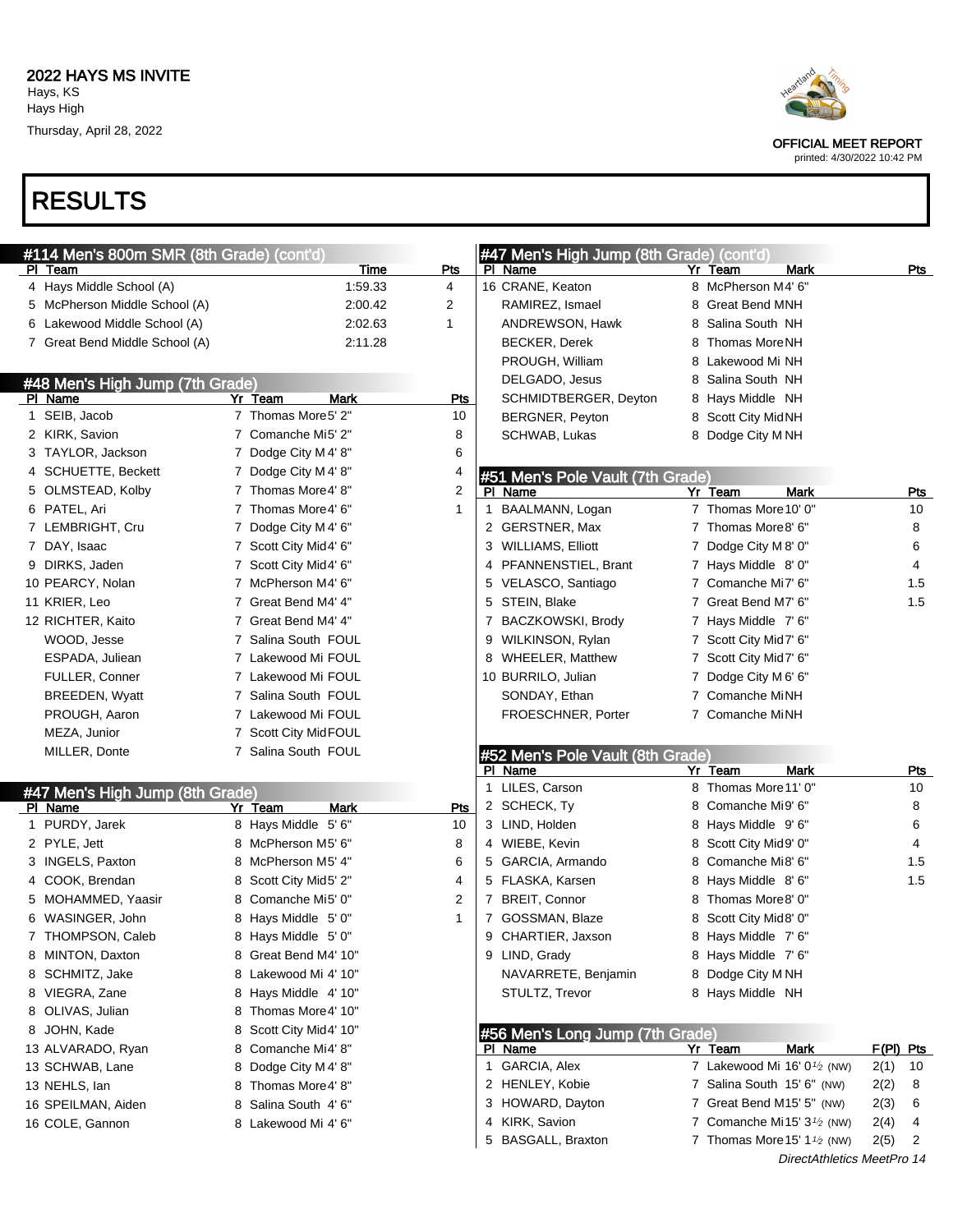

#### printed: 4/30/2022 10:42 PM

#### RESULTS

| #56 Men's Long Jump (7th Grade) (cont'd)   |                                                                                              |               |                | #60 Men's Triple Jump (7th Grade)                |   |                                                        |             |               |    |
|--------------------------------------------|----------------------------------------------------------------------------------------------|---------------|----------------|--------------------------------------------------|---|--------------------------------------------------------|-------------|---------------|----|
| <u>PI Name</u>                             | Mark<br>Yr Team                                                                              | F(PI) Pts     |                | PI Name                                          |   | Yr Team                                                | Mark        | $F(PI)$ Pts   |    |
| 6 COOPER, Cole                             | 7 McPherson M14' $9\frac{1}{2}$ (NW)                                                         | 2(6)          | $\mathbf{1}$   | 1 LANG, Elijah                                   |   | 7 Thomas More 30' $10\frac{1}{2}$ (NW)                 |             | 2(1)          | 10 |
| 7 SHEPHERD, Cortez                         | 7 Great Bend M14' $7\frac{1}{2}$ (NW)                                                        | 2(7)          |                | 2 GILLESPIE, Jackson                             |   | 7 Thomas More 30' $2\frac{1}{2}$ (NW)                  |             | 2(2)          | 8  |
| 8 BUZARD, Quintin                          | 7 Great Bend M14' $5\frac{1}{2}$ (NW)                                                        | 2(8)          |                | 3 PADILLAS, Jasiah                               |   | 7 Dodge City M 30' 2" (NW)                             |             | 2(3)          | 6  |
| 9 LOUDEN, Boston                           | 7 Scott City Mid 14' 4" (NW)                                                                 | 1(1)          |                | 4 GARCIA, Adrian                                 |   | 7 Scott City Mid29' 9" (NW)                            |             | 2(4)          | 4  |
| 10 LARA-CASTRO, Adrian                     | 7 Salina South 14' 1" (NW)                                                                   | 1(2)          |                | 5 REDMOND, Armane                                |   | 7 Salina South 29' 7" (NW)                             |             | 1(1)          | 2  |
| 10 DIRKS, Jaden                            | 7 Scott City Mid 14' 1" (NW)                                                                 | 2(9)          |                | 6 LOUDEN, Boston                                 |   | 7 Scott City Mid29' 4" (NW)                            |             | 2(5)          | 1  |
| 12 QUACH, Devin                            | 7 Hays Middle $13' 11'$ (NW)                                                                 | 1(3)          |                | 7 LEMBRIGHT, Cru                                 |   | 7 Dodge City M 29' 1" (NW)                             |             | 2(6)          |    |
| 12 WATSON, Michael                         | 7 Hays Middle $13' 11'$ (NW)                                                                 | 1(3)          |                | 8 MONTANEZ, Yaden                                |   | 7 Salina South 28' 9 <sup>1</sup> /2 (NW)              |             | 1(2)          |    |
| 14 LANG, Elijah                            | 7 Thomas More 13' 11" (NW)                                                                   | 2(10)         |                | 9 WATSON, Michael                                |   | 7 Hays Middle 28' 7" (NW)                              |             | 2(7)          |    |
| 15 BURGER, Matthew                         | 7 McPherson M13' 10 <sup>1</sup> / <sub>2</sub> (NW)                                         | 2(11)         |                | 10 DINTINO, Joey                                 |   | 7 Thomas More 28' 1" (NW)                              |             | 2(8)          |    |
| 16 GILLESPIE, Jackson                      | 7 Thomas More 13' 10" (NW)                                                                   | 2(12)         |                | 10 EITEL, Trey                                   |   | 7 Scott City Mid28' 1" (NW)                            |             | 2(8)          |    |
| 17 PADILLAS, Jasiah                        | 7 Dodge City M 13' $5\frac{1}{2}$ (NW)                                                       | 1(5)          |                | 12 BRAZDA, Keenan                                |   | 7 Hays Middle $27'5'$ (NW)                             |             | 1(3)          |    |
| 18 FISHER, Jacob                           | 7 Hays Middle 13' 1" (NW)                                                                    | 1(6)          |                | 13 STAUFFER, Caden                               |   | 7 Salina South 27' 1" (NW)                             |             | 1(4)          |    |
| 18 STOECKLEIN, Brody                       | SR Scott City Mid13' 1" (NW)                                                                 | 1(6)          |                | 14 RANDLE, Cyran                                 |   | 7 Hays Middle 26' 10" (NW)                             |             | 2(10)         |    |
| 20 ESPADA, Juliean                         | 7 Lakewood Mi 12' 11" (NW)                                                                   | 1(8)          |                | 15 PFANNENSTIEL, Colin                           |   | 7 Hays Middle 26' 9" (NW)                              |             | 1(5)          |    |
| 20 BREEDEN, Wyatt                          | 7 Salina South 12' 11" (NW)                                                                  | 1(8)          |                | 16 SMITH, Rase                                   |   | 7 Comanche Mi26' 1" (NW)                               |             | 2(11)         |    |
| 22 HALL, Griffin                           | 7 Lakewood Mi 12' 7" (NW)                                                                    | 1(10)         |                | 17 EMERSON, Kameron                              |   | 7 Hays Middle 25' 11" (NW)                             |             | 1(6)          |    |
| 23 BRAZDA, Keenan                          | 7 Hays Middle 12' 4" (NW)                                                                    | 1(11)         |                | 18 FISHER, Jacob                                 |   | 7 Hays Middle 25' 6" (NW)                              |             | 1(7)          |    |
| 24 EMERSON, Kameron                        | 7 Hays Middle $11'9'$ (NW)                                                                   | 1(12)         |                | 19 FULLER, Joseph                                |   | 7 Hays Middle $24'7'$ (NW)                             |             | 1(8)          |    |
| 25 HALLAHN, Tristan                        | 7 Comanche Mi11' $4\frac{1}{2}$ (NW)                                                         | 2(13)         |                | 20 SLOAN, Layton                                 |   | 7 Hays Middle 23' 6" (NW)                              |             | 1(9)          |    |
|                                            |                                                                                              |               |                | 21 VELASCO, Santiago                             |   | 7 Comanche Mi22' 5" (NW)                               |             | 1(10)         |    |
|                                            |                                                                                              |               |                |                                                  |   |                                                        |             |               |    |
|                                            |                                                                                              |               |                |                                                  |   |                                                        |             |               |    |
| #55 Men's Long Jump (8th Grade)<br>PI Name | Yr Team<br>Mark                                                                              | F(PI) Pts     |                |                                                  |   |                                                        |             |               |    |
| 1 KANITZ, Kaizer                           | 8 McPherson M18' 4" (NW)                                                                     | 2(1)          | 10             | #59 Men's Triple Jump (8th Grade)<br>PI Name     |   | Yr Team                                                | <b>Mark</b> | $F(PI)$ Pts   |    |
| 2 PYLE, Jett                               | 8 McPherson M17' 11" (NW)                                                                    | 2(2)          | 8              | 1 KANITZ, Kaizer                                 |   | 8 McPherson M38' 8 <sup>1</sup> / <sub>2</sub> (NW)    |             | 2(1)          | 10 |
| 3 THOMPSON, Rashad                         | 8 Lakewood Mi 17' 2 <sup>1</sup> / <sub>2</sub> (NW)                                         | 2(3)          | 6              | 2 SEROCKI, Kory                                  |   | 8 Lakewood Mi 33' 10" (NW)                             |             | 2(2)          | 8  |
| 4 SEROCKI, Kory                            | 8 Lakewood Mi 16' 11" (NW)                                                                   | 2(4)          | 4              | 3 PHELPS, Mason                                  | 8 | Dodge City M 32' 11 $\frac{1}{2}$ (NW)                 |             | 2(3)          | 6  |
| 5 MYERS, Jaxon                             | 8 Salina South 16'8" (NW)                                                                    | 2(5)          | $\overline{2}$ | 4 NEHLS, lan                                     | 8 | Thomas More 32' 4" (NW)                                |             | 2(4)          | 4  |
| 6 VALLEJO, Pierce                          | 8 Scott City Mid 15' 10" (NW)                                                                | 2(6)          | $\mathbf{1}$   | 5 MOHAMMED, Yaasir                               | 8 | Comanche Mi32' 2" (NW)                                 |             | 1(1)          | 2  |
| 7 LIND, Holden                             | 8 Hays Middle 15'8" (NW)                                                                     | 2(7)          |                | 6 BRYANT, Courtney                               | 8 | Great Bend M32' 0" (NW)                                |             | 2(5)          | 1  |
| 8 BROWN, Kellen                            | 8 Great Bend M15' 5" (NW)                                                                    | 2(8)          |                | 7 SMITH, Jeremiah                                |   | 8 Lakewood Mi 31' 10" (NW)                             |             | 2(6)          |    |
| 9 SMITH, Jeremiah                          | 8 Lakewood Mi 15' 4" (NW)                                                                    | 2(9)          |                | 8 TAYLOR, Jackson                                | 8 | Comanche Mi31' 8" (NW)                                 |             | 2(7)          |    |
| 10 DELGADO, Jesus                          | 8 Salina South 15' 3" (NW)                                                                   | 1(1)          |                | 9 CUSTER, Xander                                 | 8 | Hays Middle 30' 11" (NW)                               |             | 2(8)          |    |
| 11 WIEBE, Kevin                            | 8 Scott City Mid 15' 2" (NW)                                                                 | 2(10)         |                | 10 COOK, Brendan                                 |   | 8 Scott City Mid 30' 9" (NW)                           |             |               |    |
| 12 BUSCH, Oscar                            | 8 Hays Middle $15'0\frac{1}{2}$ (NW)                                                         | 2(11)         |                | 11 STROUP, Tavon                                 |   | 8 Great Bend M30' 5" (NW)                              |             | 2(9)          |    |
|                                            | 8 Hays Middle 14' 10 <sup>1</sup> / <sub>2</sub> (NW)                                        |               |                | 12 DE AVILA, Irvin                               |   | 8 Comanche Mi30' 3" (NW)                               |             | 1(2)          |    |
| 13 ZADINA, Chase                           |                                                                                              | 1(2)          |                |                                                  |   |                                                        |             | 1(3)          |    |
| 14 BURNHAM, Kolby<br>14 ALVARADO, Ryan     | 8 Great Bend M14' $7\frac{1}{2}$ (NW)<br>8 Comanche Mi14' 7 <sup>1</sup> / <sub>2</sub> (NW) | 1(3)          |                | 13 SOMERS, Ethan<br>13 ZADINA, Chase             |   | 8 Great Bend M29' 7" (NW)<br>8 Hays Middle 29' 7" (NW) |             | 1(4)<br>2(10) |    |
| 16 DE AVILA, Irvin                         | 8 Comanche Mi14' 2" (NW)                                                                     | 1(3)          |                | 15 SPEILMAN, Aiden                               |   | 8 Salina South 27' 7 <sup>1</sup> / <sub>2</sub> (NW)  |             |               |    |
| 16 PREMER, lan                             | 8 Great Bend M14' 2" (NW)                                                                    | 1(5)          |                | 16 ANDREWSON, Hawk                               |   | 8 Salina South 26' 2 <sup>1</sup> / <sub>2</sub> (NW)  |             | 1(5)          |    |
|                                            |                                                                                              | 1(5)          |                | 17 STULTZ, Trevor                                |   |                                                        |             | 1(6)          |    |
| 18 CHEEKS, Jalen                           | 8 Salina South $14'0\frac{1}{2}$ (NW)                                                        | 1(7)          |                |                                                  |   | 8 Hays Middle $17' 6'$ (NW)                            |             | 1(7)          |    |
| 19 RICE, Kelby                             | 8 McPherson M13' 10 <sup>1</sup> / <sub>2</sub> (NW)                                         | 1(8)          |                |                                                  |   |                                                        |             |               |    |
| 20 CLEVENGER, Grant<br>21 DE LEON, Gabriel | 8 Comanche Mi12' 7" (NW)<br>8 Hays Middle $10' 11$ (NW)                                      | 1(9)<br>1(10) |                | #63 Men's Shot Put (7th Grade)<br><b>PI</b> Name |   | Yr Team                                                | <b>Mark</b> | $F(PI)$ Pts   |    |

2 CORSAIR, Augustus 7 Thomas More 37' 4" 2(2) 8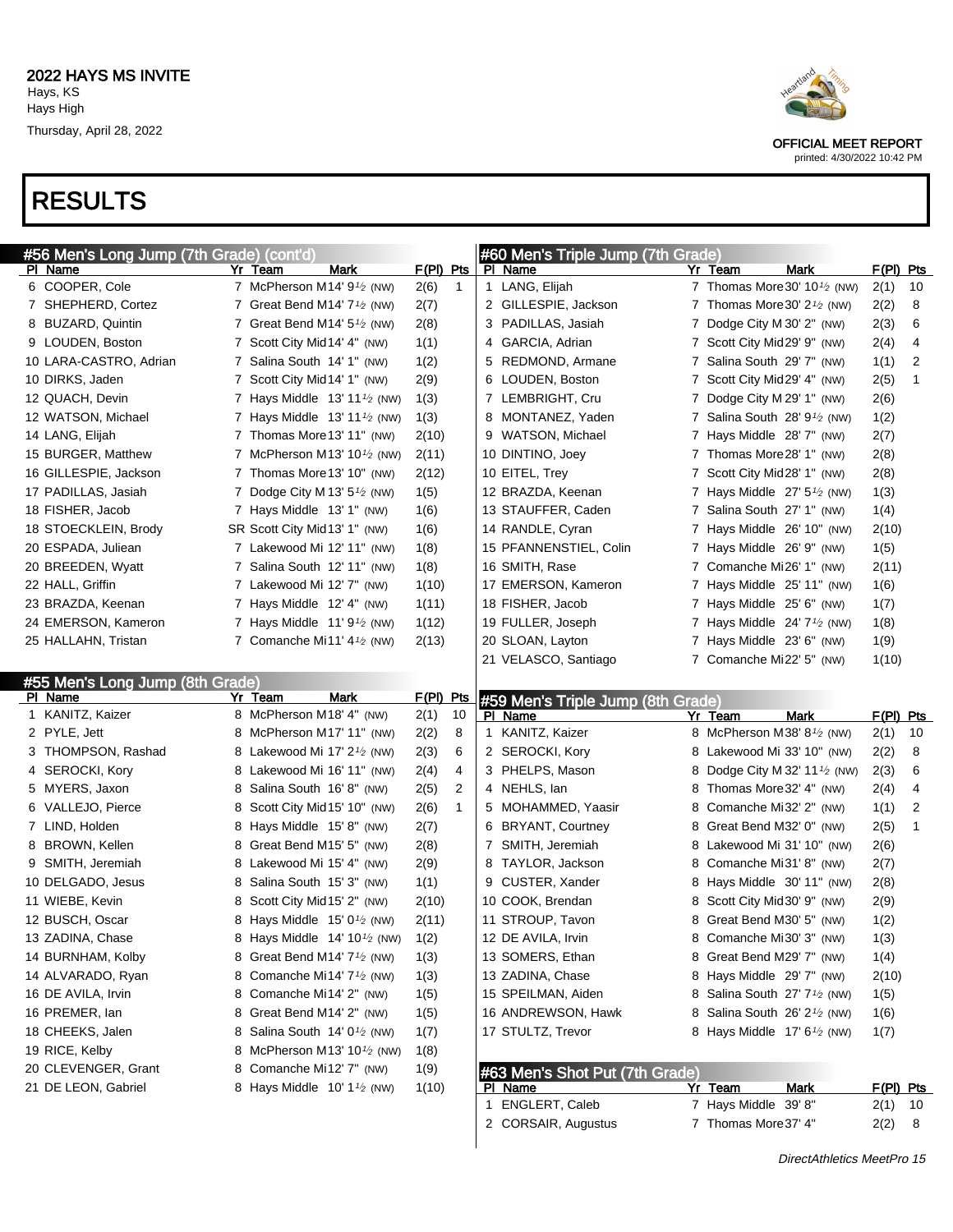

printed: 4/30/2022 10:42 PM

| #63 Men's Shot Put (7th Grade) (cont'd) |                                                 |             |              |   | #64 Men's Shot Put (8th Grade) (cont'd) |    |                                     |             |                |
|-----------------------------------------|-------------------------------------------------|-------------|--------------|---|-----------------------------------------|----|-------------------------------------|-------------|----------------|
| PI Name                                 | Yr Team<br>Mark                                 | $F(PI)$ Pts |              |   | PI Name                                 |    | Yr Team<br>Mark                     | $F(PI)$ Pts |                |
| 3 VANBLARICON, Warrick                  | 7 Lakewood Mi 36' 10"                           | 2(3)        | 6            |   | 13 GIFFORD, Jace                        |    | 8 Comanche Mi35' 10"                | 2(4)        |                |
| 4 GEIST, Tanner                         | 7 Thomas More 35' 4"                            | 2(4)        | 4            |   | 14 GILMORE, Brayden                     |    | 8 Thomas More 35' 7"                | 1(1)        |                |
| 5 HALL, Dylan                           | 7 McPherson M33' 1"                             | 2(5)        | 2            |   | 15 EDWARDS, Jordan                      |    | 8 Lakewood Mi 35' 4 $\frac{1}{2}$   | 2(5)        |                |
| 6 LOUDERMILK, lan                       | 7 Lakewood Mi 32' 9"                            | 2(6)        | $\mathbf{1}$ |   | 16 BYRD, Krayton                        |    | 8 McPherson M35' 4"                 | 3(10)       |                |
| 7 PEREZ, Armando                        | 7 Dodge City M 30' 10"                          | 1(1)        |              |   | 17 REYES, Aldo                          | 8. | Comanche Mi35' 1"                   | 2(6)        |                |
| 8 PINKS, Parker                         | 7 Lakewood Mi 30' 7"                            | 2(7)        |              |   | 18 TREJO, Joseph                        | 8  | Dodge City M 34' 11"                | 2(7)        |                |
| 9 FELKER, Reid                          | 7 Scott City Mid30' 4"                          | 2(8)        |              |   | 19 DELGADO, Jesus                       | 8. | Salina South 34' 8"                 | 2(8)        |                |
| 10 RODRIGUEZ, Daniel                    | 7 Dodge City M 28' 11"                          | 1(2)        |              |   | 20 STEIN, Eli                           | 8  | Thomas More 34' 7"                  | 2(9)        |                |
| 11 OJEDA, Rafa                          | 7 Dodge City M 28' 10 $\frac{1}{2}$             | 2(9)        |              |   | 21 GOMEZ, Benjamin                      | 8  | Dodge City M 33' 10"                | 2(10)       |                |
| 12 MADDOX, Gavynn                       | 7 Great Bend M28' 6"                            | 2(10)       |              |   | 22 KISNER, Adam                         | 8  | Dodge City M 33' 7"                 | 3(11)       |                |
| 13 MILLER, Donte                        | 7 Salina South $28'2'$                          | 2(11)       |              |   | 23 WEBER, Canon                         |    | 8 Hays Middle 33' 6"                | 3(12)       |                |
| 14 BARBER, Brady                        | 7 Hays Middle 28' 0"                            | 1(3)        |              |   | 24 CONTRERAS, Emilio                    | 8  | Scott City Mid 33' $5\frac{1}{2}$   | 3(13)       |                |
| 15 PINKNEY, Carson                      | 7 Thomas More 27' 4"                            | 2(12)       |              |   | 25 FERNANDEZ, Diego                     | 8  | Thomas More 32' 6"                  | 2(11)       |                |
| 16 GUNN, Jayce                          | 7 McPherson M27' 3"                             | 2(13)       |              |   | 26 BATTERTON, Reed                      | 8  | Scott City Mid31' 11"               | 1(2)        |                |
| 16 BROCHERS, Alan                       | 7 Hays Middle 27' 3"                            | 2(13)       |              |   | 27 KRAFT, Austin                        | 8. | Salina South 29' 7"                 | 1(3)        |                |
| 18 WELLS, Hunter                        | 7 Scott City Mid26' 9 <sup>1</sup> /2           | 1(4)        |              |   | 28 WATKINS, Carson                      |    | 8 Hays Middle 27' 4"                | 1(4)        |                |
| 19 STEIN, Blake                         | 7 Great Bend M25' 4"                            | 1(5)        |              |   | 28 DEPENBUSCH, Dominic                  |    | 8 Hays Middle 27' 4"                | 1(4)        |                |
| 19 AGUILAR, Gervacio                    | 7 Comanche Mi25' 4"                             | 2(15)       |              |   | 30 EATON, Mason                         |    | 8 Hays Middle 26' 7"                | 1(6)        |                |
| 21 EISENHOWER, Easton                   | 7 Scott City Mid25' 1 <sup>1</sup> /2           | 1(6)        |              |   | 31 HARRISON, Levi                       |    | 8 Hays Middle $26'6\frac{1}{2}$     | 1(7)        |                |
| 22 SPRAY, Emery                         | 7 Hays Middle 24' 11"                           | 1(7)        |              |   | 32 DIAZ, Elmer                          |    | 8 McPherson M25' 11"                | 2(12)       |                |
| 23 JOHNSON, Taylor                      | 7 McPherson M24' 6"                             | 1(8)        |              |   | 33 PAGE, Zane                           |    | 8 Hays Middle $25'2'$               | 1(8)        |                |
| 24 GIRARD, Maddox                       | 7 Salina South 24' 2"                           | 1(9)        |              |   | 34 STIEBEN, Brett                       |    | 8 Hays Middle 24' 9 <sup>1</sup> /2 | 1(9)        |                |
| 25 APLEY, Slayde                        | 7 Great Bend M23' 10"                           | 1(10)       |              |   | 35 WALTERS, Clayton                     |    | 8 Hays Middle 24' 5"                | 1(10)       |                |
| 26 BROWN, Keaton                        | 7 Hays Middle 22' 11"                           | 2(16)       |              |   | 36 STANLEY, Deacon                      |    | 8 Hays Middle 24' 2"                | 1(11)       |                |
| 27 LAFOND, Caleb                        | 7 Hays Middle 22' 6"                            | 1(11)       |              |   | 36 LINENBERGER, Parker                  |    | 8 Hays Middle 24' 2"                | 1(11)       |                |
| 27 HERNANDEZ, Max                       | 7 Comanche Mi22' 6"                             | 1(11)       |              |   | 38 BOLLIG, Darryl                       |    | 8 Hays Middle 21' 11"               | 1(13)       |                |
| 29 WEBER, Wyatt                         | 7 Comanche Mi20' 7"                             | 2(17)       |              |   |                                         |    |                                     |             |                |
| 30 FRANCO, Armando                      | 7 Salina South 20' 5"                           | 1(13)       |              |   | #67 Men's Discus (7th Grade)            |    |                                     |             |                |
| 31 BLOOM, Isaac                         | 7 Hays Middle 20'2"                             | 1(14)       |              |   | PI Name                                 |    | <b>Mark</b><br>Yr Team              | F(PI) Pts   |                |
| 32 MUNSCH, Spencer                      | 7 Hays Middle $19'4\frac{1}{2}$                 | 1(15)       |              | 1 | ENGLERT, Caleb                          |    | 7 Hays Middle 108' 11"              | 2(1)        | 10             |
| 33 KERSHNER, Alex                       | 7 Hays Middle 17' 2"                            | 1(16)       |              |   | 2 PURMA, Martin                         |    | 7 Scott City Mid 103' 10"           | 2(2)        | 8              |
|                                         |                                                 |             |              |   | 3 AGUILAR, Gervacio                     |    | 7 Comanche Mi98' 11"                | 2(3)        | 6              |
| #64 Men's Shot Put (8th Grade)          |                                                 |             |              |   | 4 PINKS, Parker                         |    | 7 Lakewood Mi 94' 9"                | 2(4)        | 4              |
| PI Name                                 | Yr Team<br>Mark                                 | F(PI) Pts   |              |   | 5 GEIST, Tanner                         |    | 7 Thomas More 94' 0"                | 2(5)        | $\overline{2}$ |
| 1 STANTON, Eli                          | 8 Lakewood Mi 41' 5 <sup>1</sup> /2             | 3(1)        | 10           |   | 6 VANBLARICON, Warrick                  |    | 7 Lakewood Mi 93' 7"                | 2(6)        | $\mathbf{1}$   |
| 2 RUDER, Dawson                         | 8 Hays Middle 39' $4\frac{1}{2}$                | 3(2)        | 8            |   | 7 BARBER, Brady                         |    | 7 Hays Middle 92' 5"                | 2(7)        |                |
| 3 LUNA, Maximo                          | 8 Hays Middle 38' 11 <sup>1</sup> /2            | 2(1)        | 6            |   | 8 RODRIGUEZ, Daniel                     |    | 7 Dodge City M 88' 4"               | 2(8)        |                |
| 4 WENDEROTT, Caden                      | 8 McPherson M38' 7"                             | 3(3)        | 4            |   | 9 HERNANDEZ, Max                        |    | 7 Comanche Mi81' 2"                 | 1(1)        |                |
| 5 MORRIS, Ryder                         | 7 Great Bend M38' 4 <sup>1</sup> / <sub>2</sub> | 2(2)        | 1.5          |   | 10 MEANS, Marshall                      |    | 7 Lakewood Mi 81' 0"                | 2(9)        |                |
| 5 BROWN, Karter                         | 8 Great Bend M38' 4 <sup>1</sup> /2             | 3(4)        | 1.5          |   | 11 FABRIZIUS, Trevor                    |    | 7 Thomas More 79' 9"                | 2(10)       |                |
| 7 CHARTIER, Jaxson                      | 8 Hays Middle 38' 4"                            | 3(5)        |              |   | 12 CORSAIR, Augustus                    |    | 7 Thomas More 75' 6"                | 2(11)       |                |
| 8 GOUGH, Beau                           | 8 Scott City Mid37' 10"                         | 3(6)        |              |   | 13 OJEDA, Rafa                          |    | 7 Dodge City M 72' 7"               | 2(12)       |                |
| 8 CORREA, Jayven                        | 8 Salina South 37' 10"                          | 3(6)        |              |   | 14 FELKER, Reid                         |    | 7 Scott City Mid72' 6"              | 2(13)       |                |
| 10 JENNINGS, Eli                        | 8 Lakewood Mi 37' 41/2                          | 2(3)        |              |   | 15 JOHNSON, Taylor                      |    | 7 McPherson M69' 5"                 | 1(2)        |                |
| 11 MCGUIRE, Parker                      | 8 Hays Middle 37' 3"                            | 3(8)        |              |   | 15 HALL, Dylan                          |    | 7 McPherson M69' 5"                 | 2(14)       |                |
| 12 OKORO, Onyeka                        | 8 Comanche Mi36' 1"                             | 3(9)        |              |   | 17 MORALES, Guillermo                   |    | 7 Dodge City M 69' 4"               | 2(15)       |                |
|                                         |                                                 |             |              |   |                                         |    |                                     |             |                |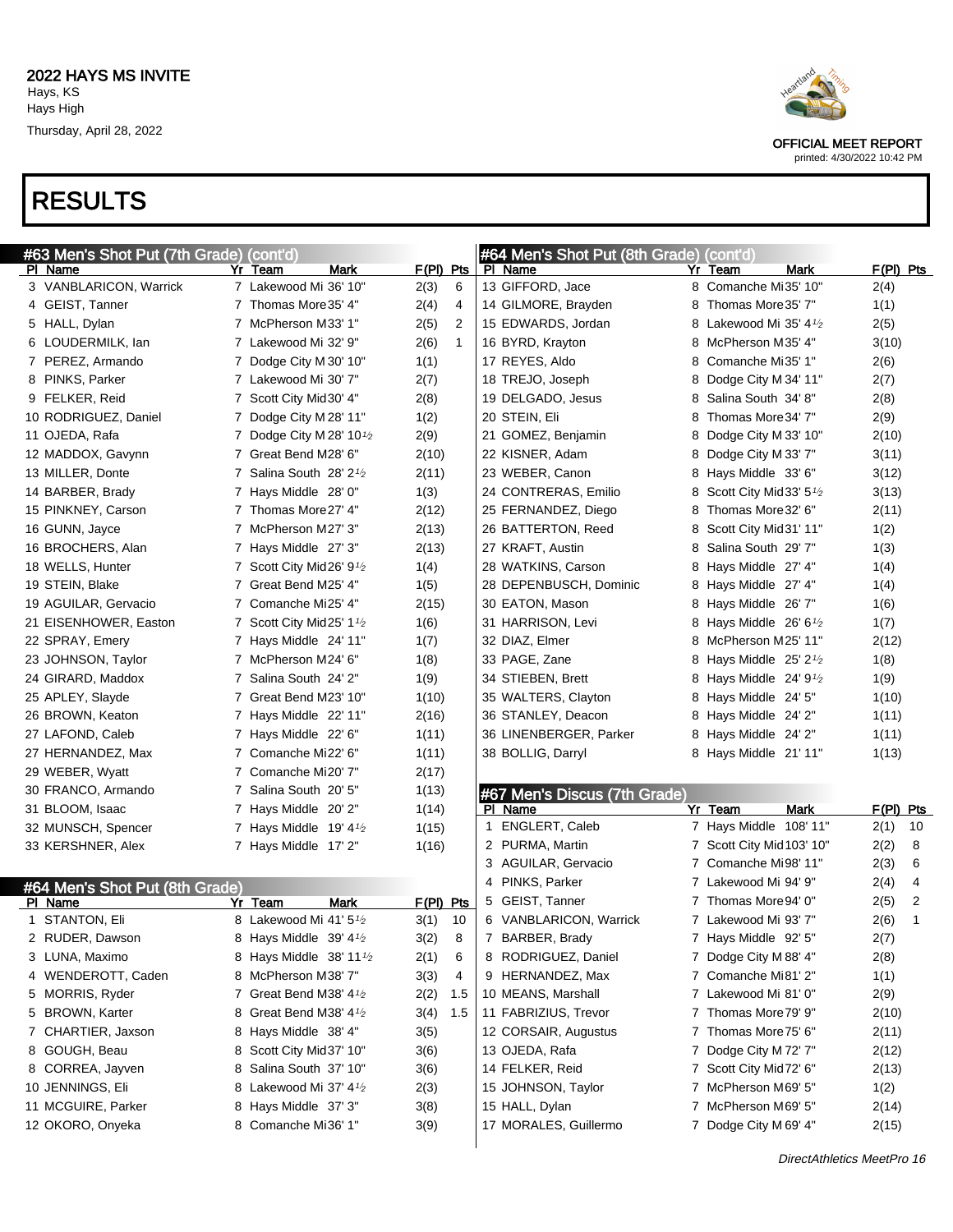